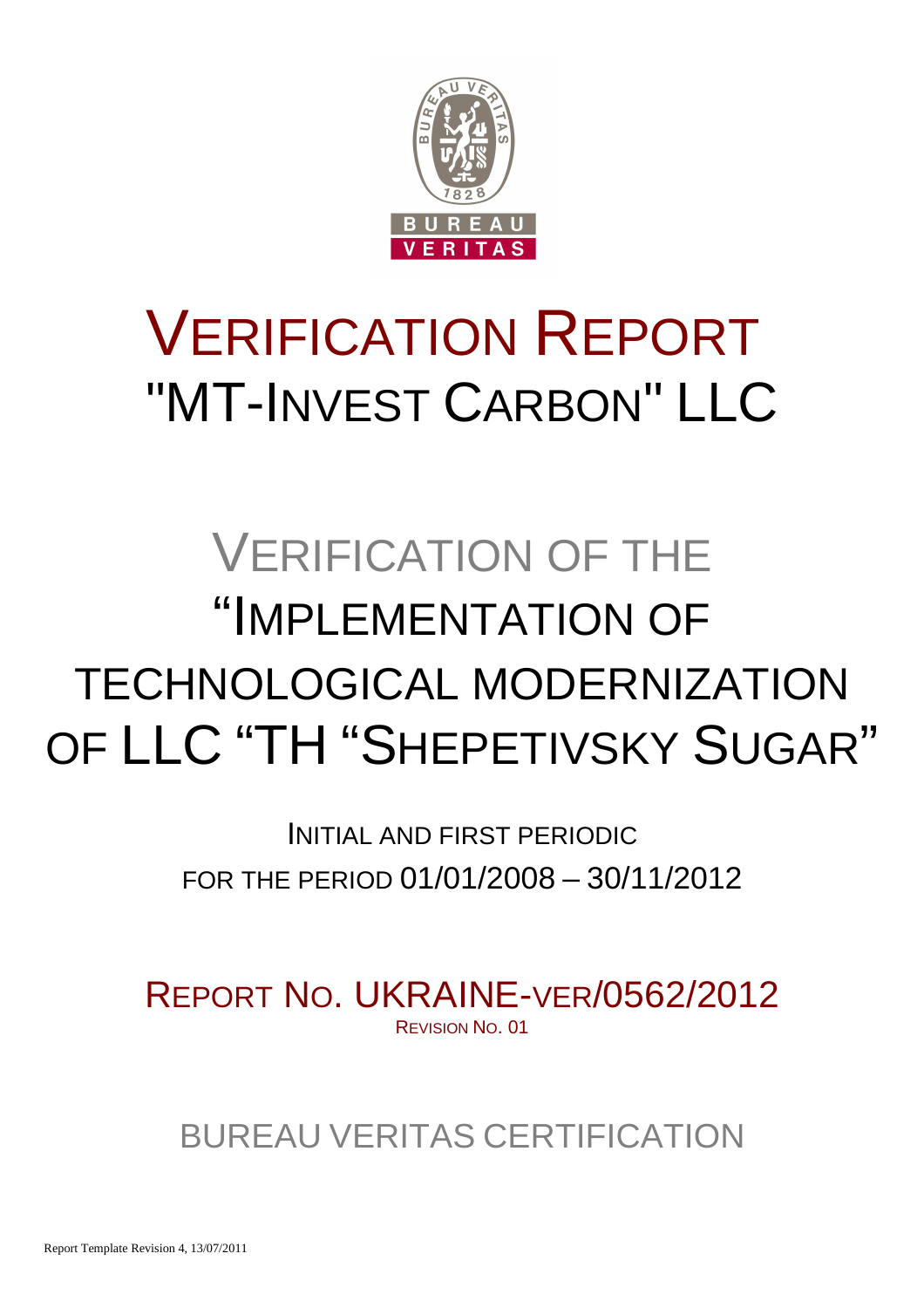

| Date of first issue:<br>07/12/2012                                                                                                                                                                                                                                                                                                                                                                                                                                                                                                                                                                                                                                                                                                                                                                                    | Organizational unit:               |           | <b>Bureau Veritas Certification</b>                                                                              |  |
|-----------------------------------------------------------------------------------------------------------------------------------------------------------------------------------------------------------------------------------------------------------------------------------------------------------------------------------------------------------------------------------------------------------------------------------------------------------------------------------------------------------------------------------------------------------------------------------------------------------------------------------------------------------------------------------------------------------------------------------------------------------------------------------------------------------------------|------------------------------------|-----------|------------------------------------------------------------------------------------------------------------------|--|
| Client:                                                                                                                                                                                                                                                                                                                                                                                                                                                                                                                                                                                                                                                                                                                                                                                                               | <b>Holding SAS</b><br>Client ref.: |           |                                                                                                                  |  |
| "MT-Invest Carbon" LLC                                                                                                                                                                                                                                                                                                                                                                                                                                                                                                                                                                                                                                                                                                                                                                                                | laroslav Falendysh                 |           |                                                                                                                  |  |
| Summary:<br>Bureau Veritas Certification has made the initial and 1 <sup>st</sup> periodic verification of the "Implementation of<br>technological modernization of LLC "TH "Shepetivsky Sugar" project of «MT-Invest Carbon» LLC located in<br>Khmelnitsk Region, Ukraine, and applying JI specific approach, on the basis of UNFCCC criteria for the JI, as<br>well as criteria given to provide for consistent project operations, monitoring and reporting. UNFCCC criteria<br>refer to Article 6 of the Kyoto Protocol, the JI rules and modalities and the subsequent decisions by the JI<br>Supervisory Committee, as well as the host country criteria.                                                                                                                                                       |                                    |           |                                                                                                                  |  |
| The verification scope is defined as a periodic independent review and ex post determination by the Accredited<br>Independent Entity of the monitored reductions in GHG emissions during defined verification period, and<br>consisted of the following three phases: i) desk review of the monitoring report against project design and the<br>baseline and monitoring plan; ii) follow-up interviews with project stakeholders; iii) resolution of outstanding<br>issues and the issuance of the final verification report and opinion. The overall verification, from Contract<br>Review to Verification Report & Opinion, was conducted using Bureau Veritas Certification internal procedures.                                                                                                                   |                                    |           |                                                                                                                  |  |
| The first output of the verification process is a list of Clarification, Corrective Action Requests, Forward Action<br>Requests (CL, CAR and FAR), presented in Appendix A.                                                                                                                                                                                                                                                                                                                                                                                                                                                                                                                                                                                                                                           |                                    |           |                                                                                                                  |  |
| In summary, Bureau Veritas Certification confirms that the project is implemented as planned and described in<br>approved project design documents. Installed equipment being essential for generating emission reduction<br>runs reliably and is calibrated appropriately. The monitoring system is in place and the project is generating<br>GHG emission reductions. The GHG emission reduction is calculated accurately and without material errors,<br>omissions, or misstatements, and the ERUs issued totalize 1 336 700 tonnes of CO2 equivalent for the<br>monitoring period from 01/01/2008 to 30/11/2012.<br>Our opinion relates to the project GHG emissions and resulting GHG emission reductions reported and related<br>to the approved project baseline and monitoring, and its associated documents. |                                    |           |                                                                                                                  |  |
| Report No.:<br>UKRAINE-ver/0562/2012<br>JI                                                                                                                                                                                                                                                                                                                                                                                                                                                                                                                                                                                                                                                                                                                                                                            | Subject Group:                     |           |                                                                                                                  |  |
| Project title:<br>"Implementation of technological modernization of<br>LLC "TH "Shepetivsky Sugar"<br>Work carried out by<br>Kateryna Zingxych - Team leader, lead verifier<br>Volodymyr Kulish - Team member, verifier<br>Work reviewed by:                                                                                                                                                                                                                                                                                                                                                                                                                                                                                                                                                                          |                                    |           |                                                                                                                  |  |
| Ivan Sokolov - Internal Technical Reviewer<br>Olena Manziukur Technical Specialistation<br>Work approved by:<br><b>Holding SAS</b><br>Ivan Sokolov - Operational Manager                                                                                                                                                                                                                                                                                                                                                                                                                                                                                                                                                                                                                                              |                                    | $\bowtie$ | No distribution without permission from the<br>Client or responsible organizational unit<br>Limited distribution |  |
| Date of this revision:<br>Rev. No.:<br>07/12/2012<br>01                                                                                                                                                                                                                                                                                                                                                                                                                                                                                                                                                                                                                                                                                                                                                               | Number of pages.<br>24             |           | Unrestricted distribution                                                                                        |  |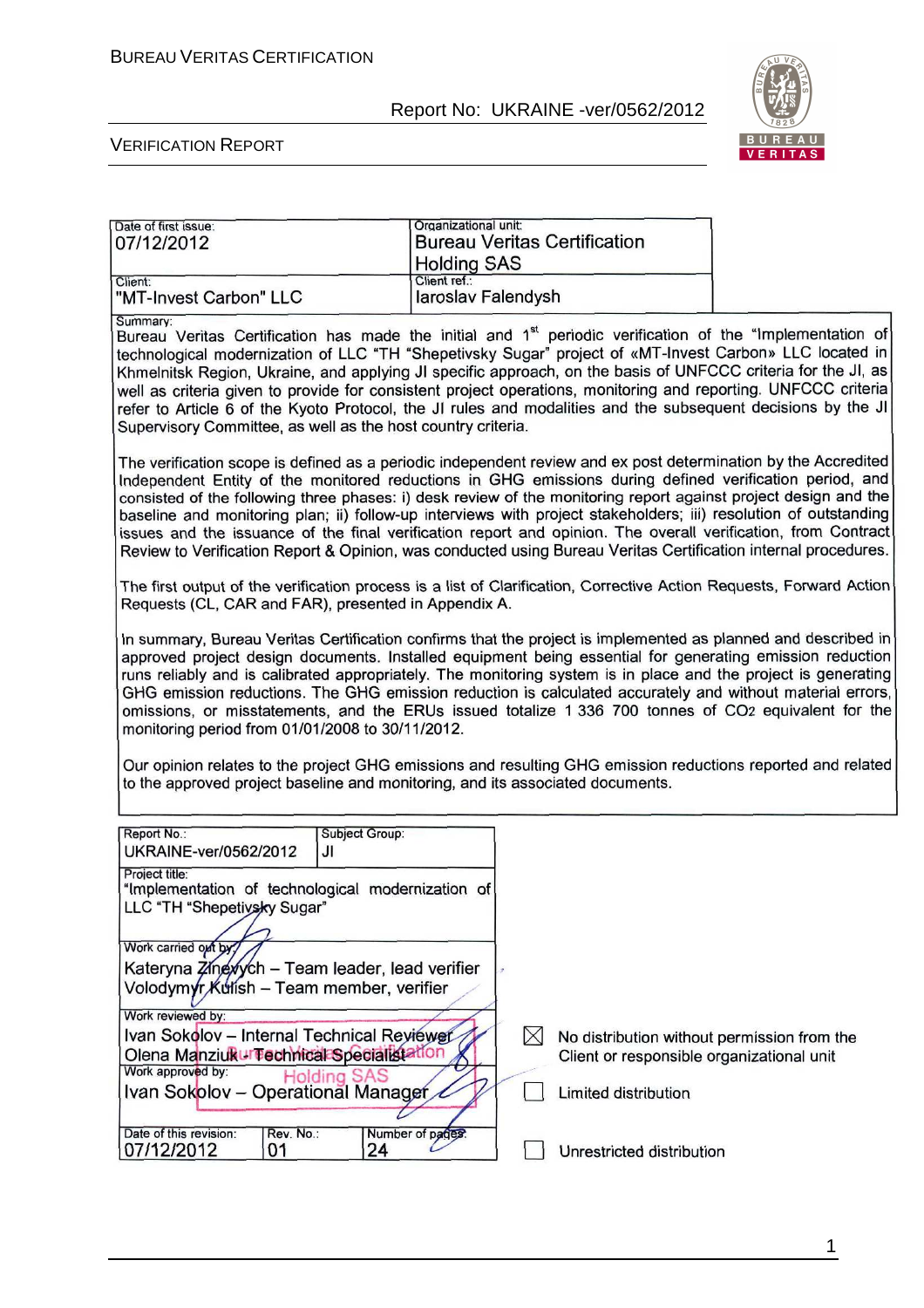

| $\overline{1}$ |                                                                                |                |
|----------------|--------------------------------------------------------------------------------|----------------|
| 1.1            | Objective                                                                      | 3              |
| 1.2            | Scope                                                                          | 3              |
| 1.3            | <b>Verification Team</b>                                                       | 3              |
| $\overline{2}$ |                                                                                |                |
| 2.1            | <b>Review of Documents</b>                                                     | $\overline{4}$ |
| 2.2            | Follow-up Interviews                                                           | $\overline{4}$ |
| 2.3            | Resolution of Clarification, Corrective and Forward Action Requests            | 5              |
| 3              |                                                                                |                |
| 3.1            | Remaining issues and FARs from previous verifications                          | 6              |
| 3.2            | Project approval by Parties involved (90-91)                                   | 6              |
| 3.3            | Project implementation (92-93)                                                 | 6              |
| 3.4            | Compliance of the monitoring plan with the monitoring methodology<br>$(94-98)$ | $\overline{7}$ |
| 3.5            | Revision of monitoring plan (99-100)                                           | 8              |
| 3.6            | Data management (101)                                                          | 8              |
| 3.7            | Verification regarding programmes of activities (102-110)                      | 8              |
| 4              |                                                                                |                |
| 5              |                                                                                |                |
|                |                                                                                |                |

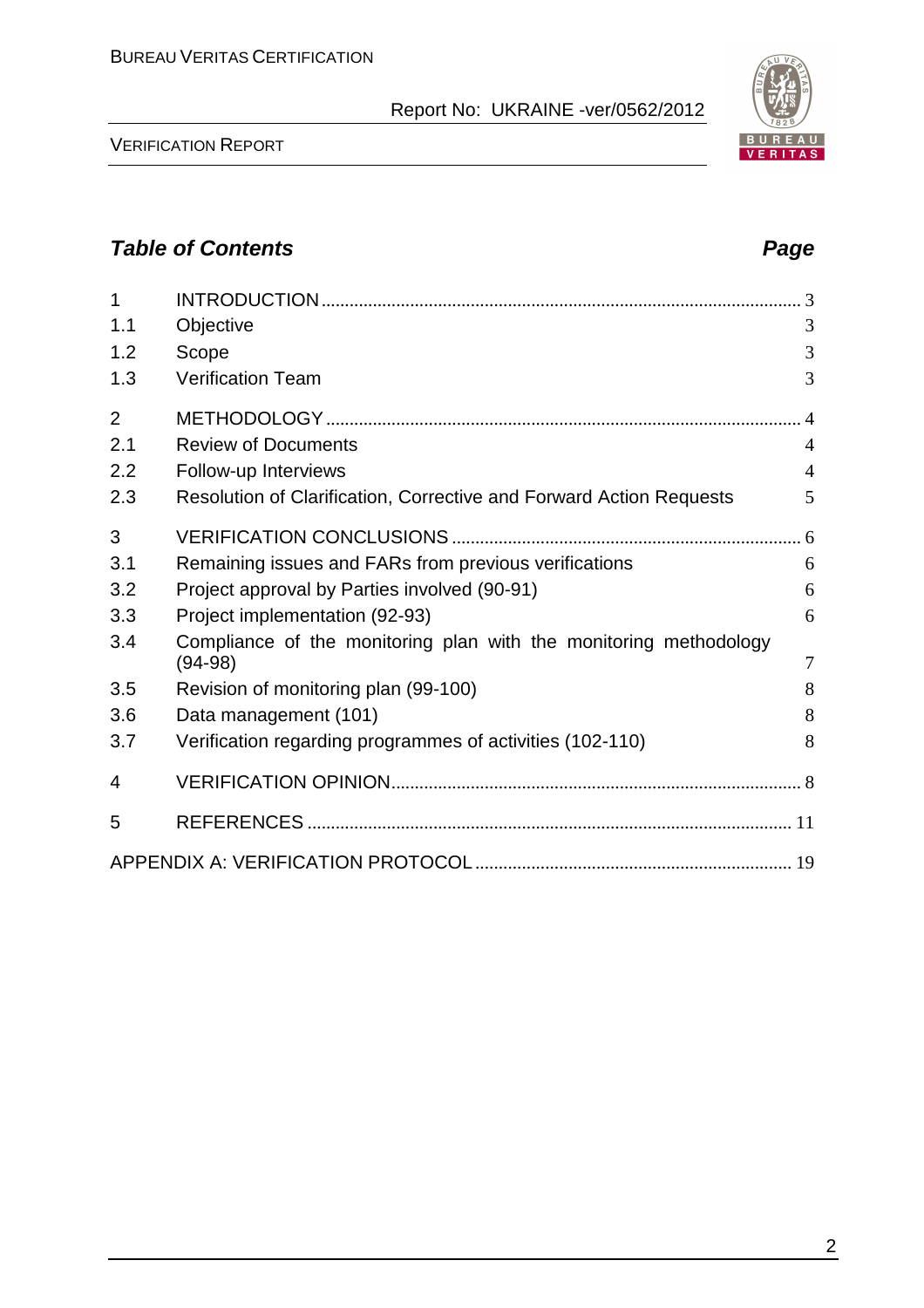

VERIFICATION REPORT

# **1 INTRODUCTION**

«MT-Invest Carbon» LLC has commissioned Bureau Veritas Certification to verify the emissions reductions of its JI "Implementation of technological modernization of LLC "TH "Shepetivsky Sugar" (hereafter called "the project") at Khmelnitsk Region, Ukraine.

This report summarizes the findings of the verification of the project, performed on the basis of UNFCCC criteria, as well as criteria given to provide for consistent project operations, monitoring and reporting.

# **1.1 Objective**

Verification is the periodic independent review and ex post determination by the Accredited Independent Entity of the monitored reductions in GHG emissions during defined verification period.

The objective of verification can be divided in Initial Verification and Periodic Verification.

UNFCCC criteria refer to Article 6 of the Kyoto Protocol, the JI rules and modalities and the subsequent decisions by the JI Supervisory Committee, as well as the host country criteria.

# **1.2 Scope**

The verification scope is defined as an independent and objective review of the project design document, the project's baseline study, monitoring plan and monitoring report, and other relevant documents. The information in these documents is reviewed against Kyoto Protocol requirements, UNFCCC rules and associated interpretations.

The verification is not meant to provide any consulting towards the Client. However, stated requests for clarifications, corrective and/or forward actions may provide input for improvement of the project monitoring towards reductions in the GHG emissions.

# **1.3 Verification Team**

The verification team consists of the following personnel:

| Kateryna Zinevych<br><b>Bureau Veritas Certification</b> | Team Leader, Climate Change Verifier |
|----------------------------------------------------------|--------------------------------------|
| Volodymyr Kulish<br><b>Bureau Veritas Certification</b>  | <b>Climate Change Verifier</b>       |

This verification report was reviewed by: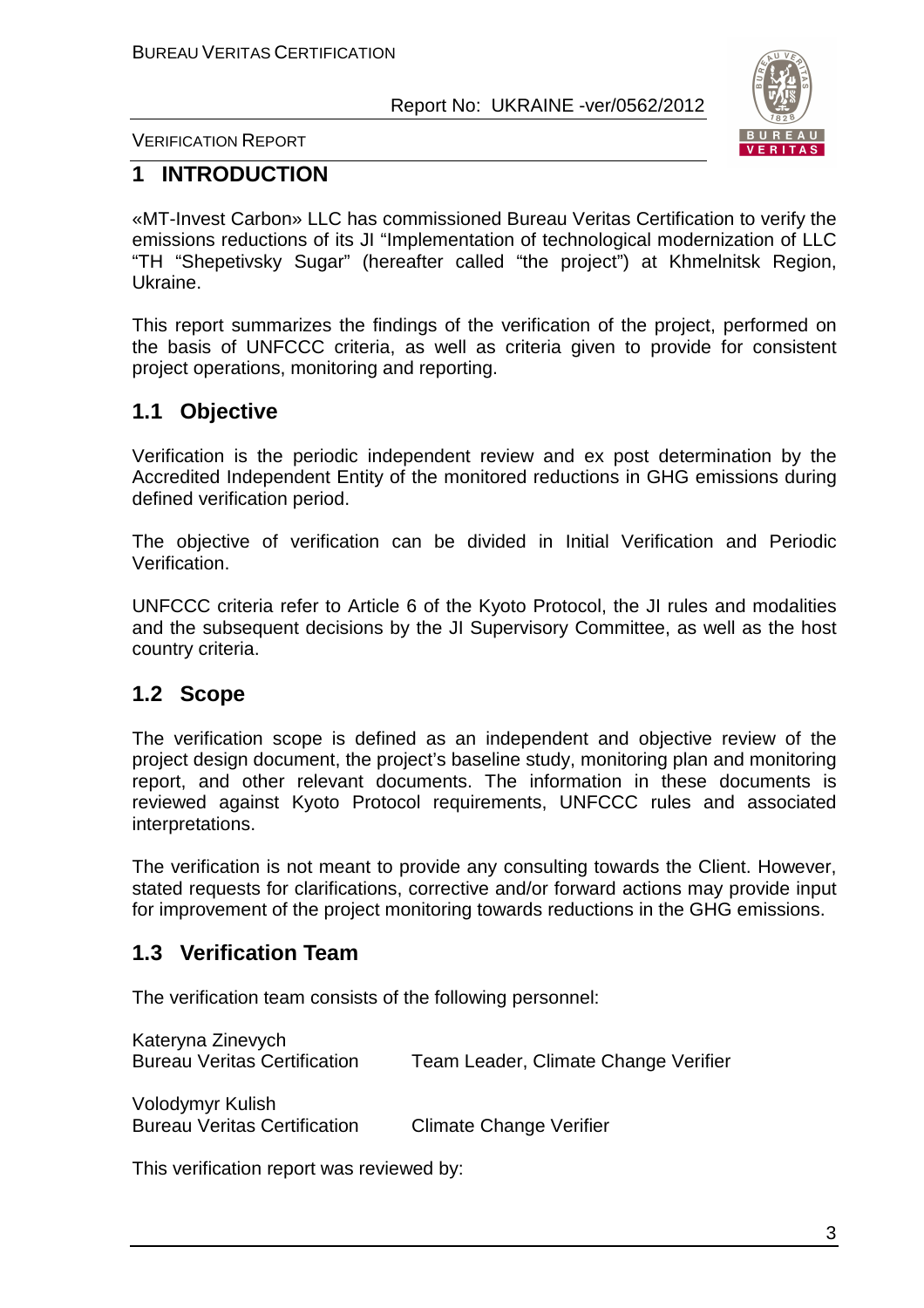

VERIFICATION REPORT

Ivan Sokolov Bureau Veritas Certification. Internal Technical Reviewer

Olena Manziuk Bureau Veritas Certification Technical Specialist

# **2 METHODOLOGY**

The overall verification, from Contract Review to Verification Report & Opinion, was conducted using Bureau Veritas Certification internal procedures.

In order to ensure transparency, a verification protocol was customized for the project, according to the version 01 of the Joint Implementation Determination and Verification Manual, issued by the Joint Implementation Supervisory Committee at its 19 meeting on 04/12/2009. The protocol shows, in a transparent manner, criteria (requirements), means of verification and the results from verifying the identified criteria. The verification protocol serves the following purposes:

- It organizes, details and clarifies the requirements a JI project is expected to meet;
- It ensures a transparent verification process where the verifier will document how a particular requirement has been verified and the result of the verification.

The completed verification protocol is enclosed in Appendix A to this report.

# **2.1 Review of Documents**

The Monitoring Report (MR) submitted by «MT-Invest Carbon» LLC and additional background documents related to the project design and baseline, i.e. country Law, Project Design Document (PDD) and/or Guidance on criteria for baseline setting and monitoring, Host party criteria, Kyoto Protocol, Clarifications on Verification Requirements to be Checked by an Accredited Independent Entity were reviewed.

The verification findings presented in this report relate to the Monitoring Report version(s) 1.0, 2.0 and project as described in the determined PDD.

# **2.2 Follow-up Interviews**

On 30/11/2012 Bureau Veritas Certification performed on-site interviews with project stakeholders to confirm selected information and to resolve issues identified in the document review. Representatives of LLC "TH "Shepetivsky Sugar" and «MT-Invest Carbon» LLC were interviewed (see References). The main topics of the interviews are summarized in Table 1.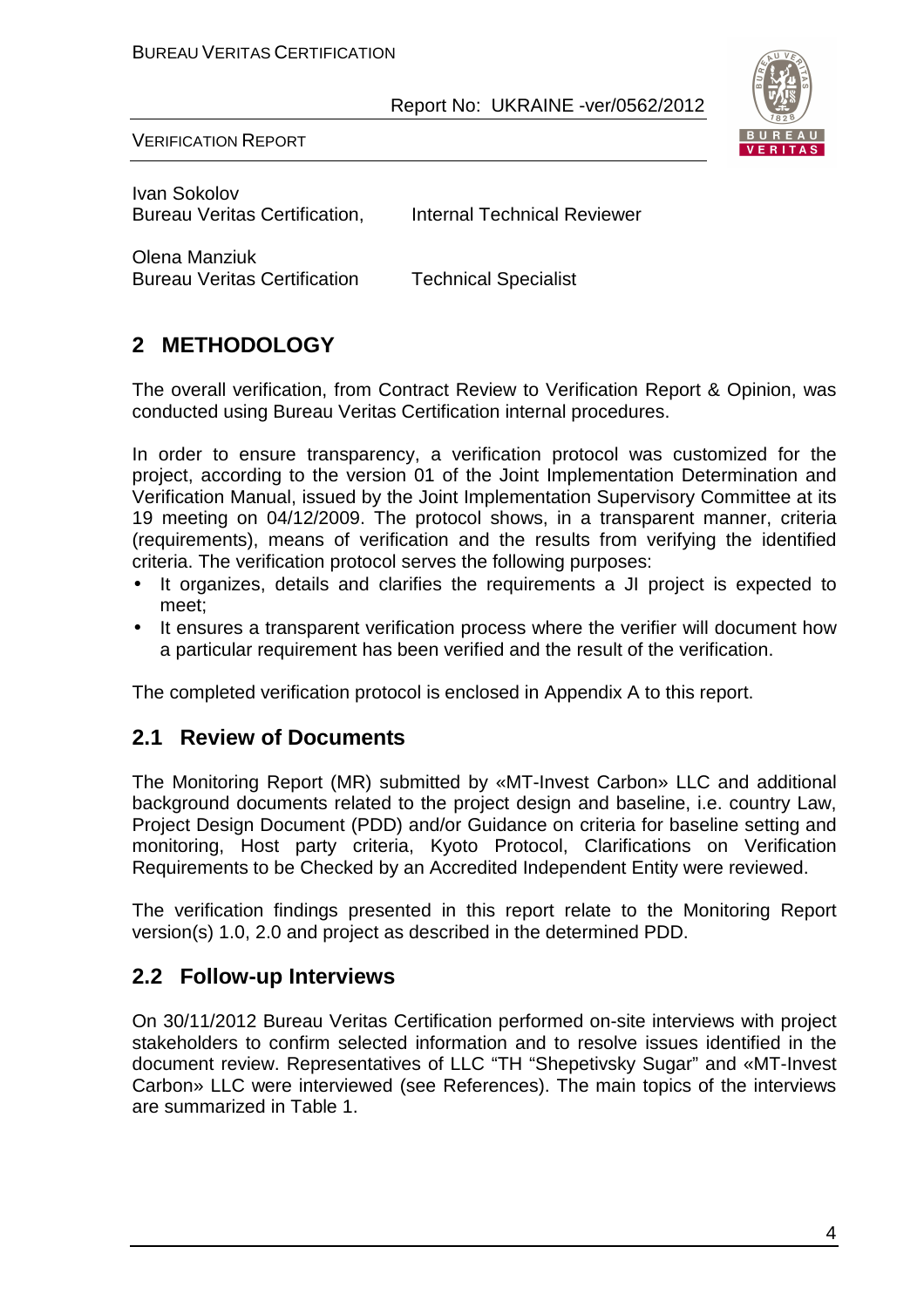

VERIFICATION REPORT

**Table 1 Interview topics** 

| <b>Interviewed</b>  | <b>Interview topics</b>                                 |
|---------------------|---------------------------------------------------------|
| organization        |                                                         |
| LLC "TH             | Organizational structure                                |
| "Shepetivsky Sugar" | Responsibilities and authorities<br>➤                   |
|                     | Roles and responsibilities for data collection and<br>➤ |
|                     | processing                                              |
|                     | Installation of equipment                               |
|                     | $\triangleright$ Data logging, archiving and reporting  |
|                     | $\triangleright$ Metering equipment control             |
|                     | Metering record keeping system, database                |
|                     | IT management<br>➤                                      |
|                     | Training of personnel                                   |
|                     | Quality management procedures and technology            |
|                     | Internal audits and check-ups                           |
| <b>CONSULTANT</b>   | Baseline methodology<br>≻                               |
| «MT-Invest Carbon»  | $\triangleright$ Monitoring plan                        |
| <b>LLC</b>          | <b>Monitoring report</b><br>➤                           |
|                     | <b>Excel spreadsheets</b>                               |

# **2.3 Resolution of Clarification, Corrective and Forward Action Requests**

The objective of this phase of the verification is to raise the requests for corrective actions and clarification and any other outstanding issues that needed to be clarified for Bureau Veritas Certification positive conclusion on the GHG emission reduction calculation.

If the Verification Team, in assessing the monitoring report and supporting documents, identifies issues that need to be corrected, clarified or improved with regard to the monitoring requirements, it should raise these issues and inform the project participants of these issues in the form of:

(a) Corrective action request (CAR), requesting the project participants to correct a mistake that is not in accordance with the monitoring plan;

(b) Clarification request (CL), requesting the project participants to provide additional information for the Verification Team to assess compliance with the monitoring plan;

(c) Forward action request (FAR), informing the project participants of an issue, relating to the monitoring that needs to be reviewed during the next verification period.

The Verification Team will make an objective assessment as to whether the actions taken by the project participants, if any, satisfactorily resolve the issues raised, if any, and should conclude its findings of the verification.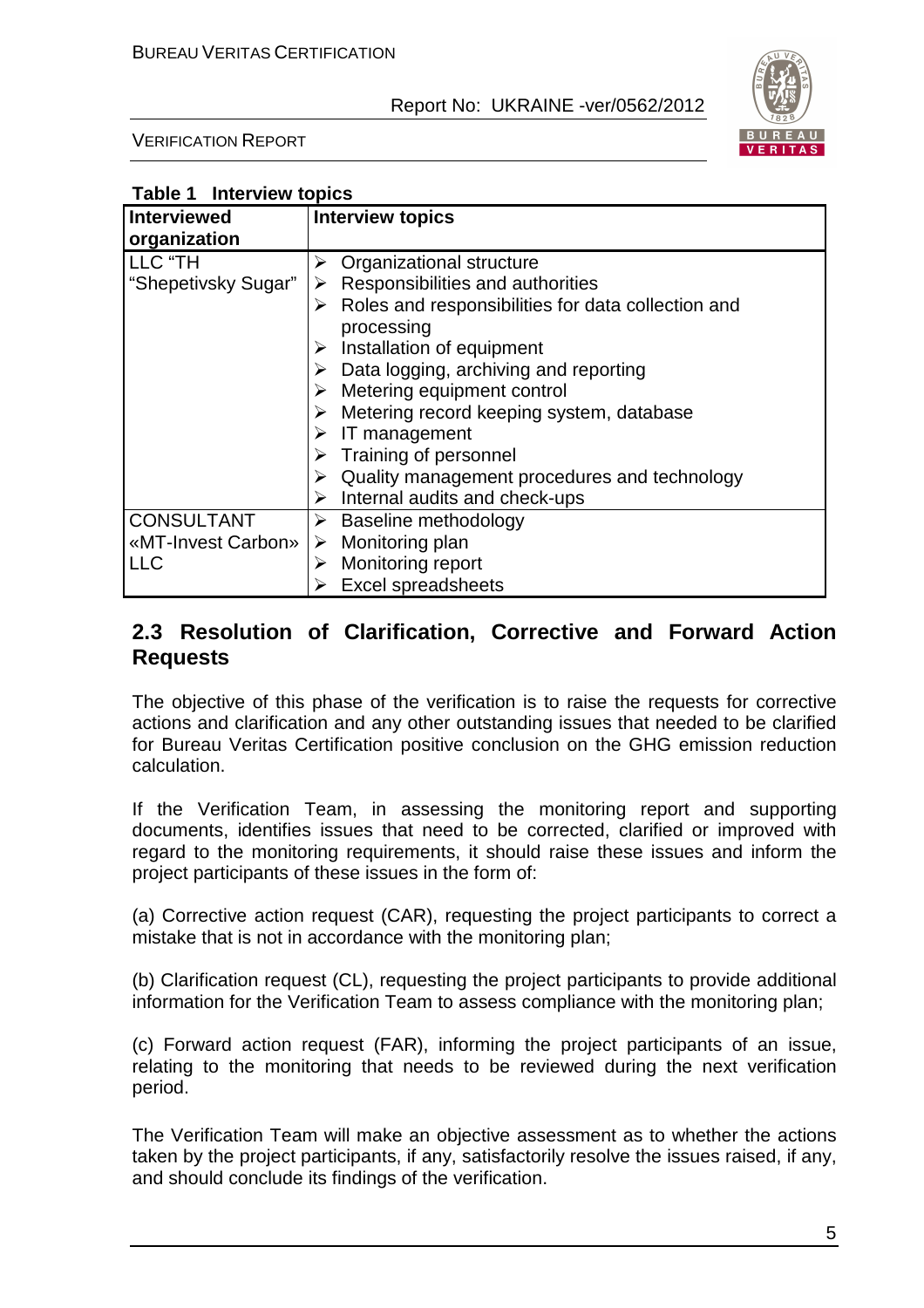

VERIFICATION REPORT

To guarantee the transparency of the verification process, the concerns raised are documented in more detail in the verification protocol in Appendix A.

# **3 VERIFICATION CONCLUSIONS**

In the following sections, the conclusions of the verification are stated.

The findings from the desk review of the original monitoring documents and the findings from interviews during the follow up visit are described in the Verification Protocol in Appendix A.

The Clarification, Corrective and Forward Action Requests are stated, where applicable, in the following sections and are further documented in the Verification Protocol in Appendix A. The verification of the Project resulted in 12 Corrective Action Requests, 2 Clarification Requests.

The number between brackets at the end of each section corresponds to the DVM paragraph.

# **3.1 Remaining issues and FARs from previous verifications**

No FARs were raised during determination.

# **3.2 Project approval by Parties involved (90-91)**

Written project approval by the Ukraine #3664/23/7 dated 28/11/2012 has been issued by the State Environmental Investment Agency of Ukraine.

Written project approval by the Netherland #2012JI56 dated 28/11/2012 has been issued by the Ministry of Economic Affairs, Agriculture and Innovations.

The abovementioned written approvals are unconditional.

The identified areas of concern as to the Project approval by Parties involved, project participants responses and Bureau Veritas Certification's conclusions are described in Appendix A to this report (refer to CAR 01 - CAR 03).

# **3.3 Project implementation (92-93)**

The project was initiated by LLC "TH "Shepetivsky Sugar" in the middle of 2003. It was started with the creation of the Working Group on Technical Modernization and Advancement of Waste Utilization Practices at LLC "TH "Shepetivsky Sugar" in November 2003. The project has already been implemented. Main project activity was being realized during 2005-2011, that leaded to occurrence of emission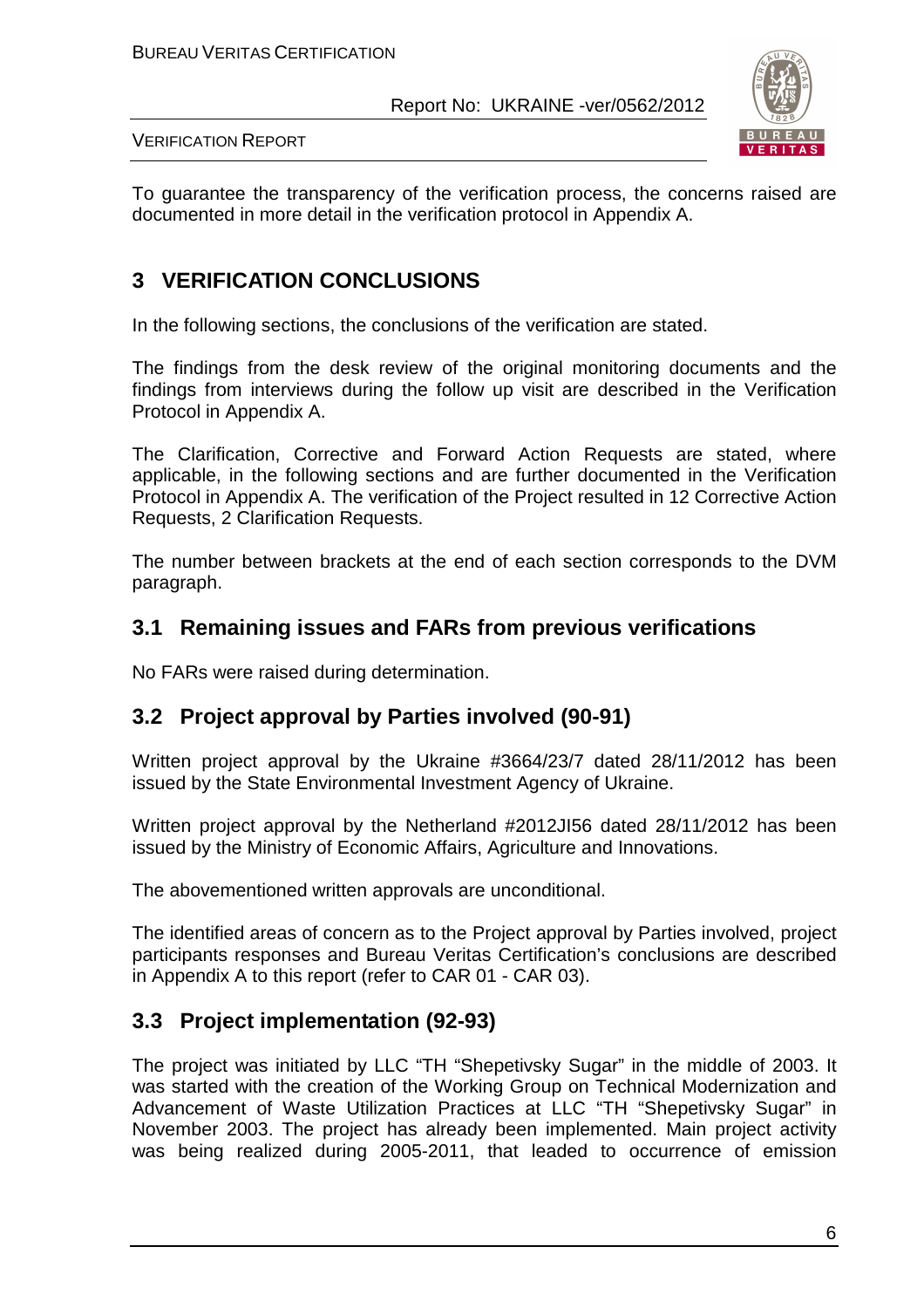

#### VERIFICATION REPORT

reductions starting from 2005 and gradually increasing as components of the project activity were being commissioned.

The project activity includes to parts:

- 1) Implementation of the energy efficiency measures to reduce consumption of electricity and natural gas;
- 2) Advancement of the waste utilization practices.

The project is aimed at achieving greenhouse gases emission reductions through decreasing specific natural gas and electricity consumption during sugar production, and advancing waste management practices at LLC "TH "Shepetivsky Sugar". As a result of the project implementation energy consumption of the enterprise is reduced, which is related to greenhouse gases emissions, and the quantity of the beetroot pulp decreases, which would be moved to landfill, where as a resultant of anaerobic fermentation of the organic matter contained in the beetroot pulp methane would be released, which is a greenhouse gas.

The identified areas of concern as to the project implementation, project participants responses and Bureau Veritas Certification's conclusions are described in Appendix A to this report (refer to CAR04, CAR05).

# **3.4 Compliance of the monitoring plan with the monitoring methodology (94-98)**

There are no deviations to the registered monitoring plan.

The monitoring occurred in accordance with the monitoring plan included in the PDD regarding which the determination has been deemed final and is so listed on the UNFCCC JI website.

For calculating the emission reductions, key factors influencing the baseline emissions and the activity level of the project and the emissions as well as risks associated with the project were taken into account, as appropriate.

Data sources used for calculating emission reductions are clearly identified, reliable and transparent.

Emission factors, including default emission factors, are selected by carefully balancing accuracy and reasonableness, and appropriately justified of the choice.

The calculation of emission reductions is based on conservative assumptions and the most plausible scenarios in a transparent manner.

The identified areas of concern as to the compliance of the monitoring plan with the monitoring methodology, project participants responses and Bureau Veritas Certification's conclusions are described in Appendix A to this report (refer to CAR06  $-$  CAR08).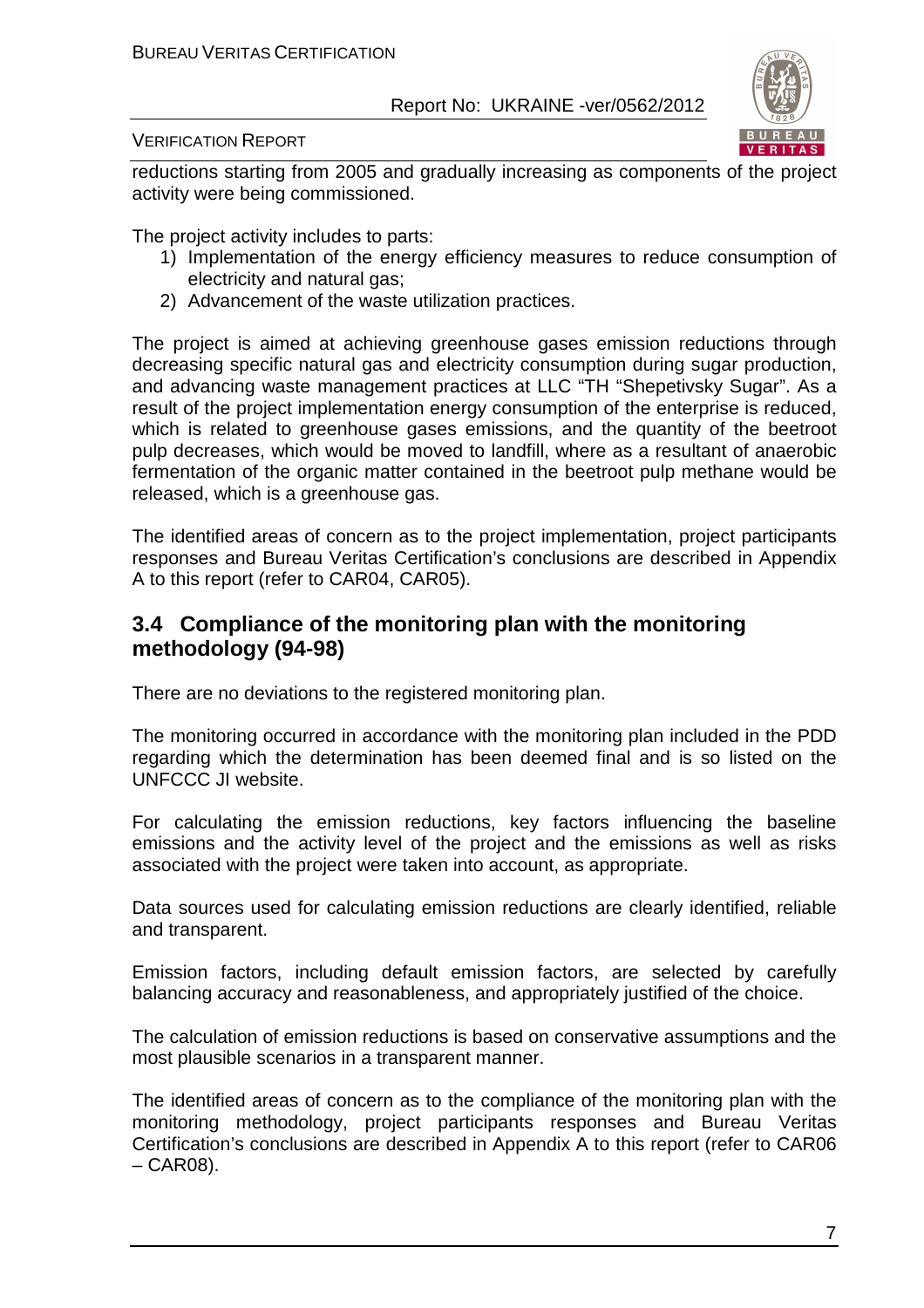

VERIFICATION REPORT

# **3.5 Revision of monitoring plan (99-100)**

Not applicable

# **3.6 Data management (101)**

The data and their sources, provided in monitoring report, are clearly identified, reliable and transparent.

The implementation of data collection procedures is in accordance with the monitoring plan, including the quality control and quality assurance procedures. These procedures are mentioned in the section "References" of this report.

The function of the monitoring equipment, including its calibration status, is in order.

The evidence and records used for the monitoring are maintained in a traceable manner.

The data collection and management system for the project is in accordance with the monitoring plan.

The identified areas of concern as to the data managemet, project participants responses and Bureau Veritas Certification's conclusions are described in Appendix A to this report (refer to CAR09 – CAR12 and CL01 – CL02).

# **3.7 Verification regarding programmes of activities (102-110)**

Not applicable

# **4 VERIFICATION OPINION**

Bureau Veritas Certification has performed the initial and 1<sup>st</sup> periodic verification of the "Implementation of technological modernization of LLC "TH "Shepetivsky Sugar" Project in Khmelnitsk Region, Ukraine. The verification was performed on the basis of UNFCCC criteria and host country criteria and also on the criteria given to provide for consistent project operations, monitoring and reporting.

The verification consisted of the following three phases: i) desk review of the monitoring report against the project design and the baseline and monitoring plan; ii) follow-up interviews with project stakeholders; iii) resolution of outstanding issues and the issuance of the final verification report and opinion.

The management of «MT-Invest Carbon» LLC is responsible for the preparation of the GHG emissions data and the reported GHG emissions reductions of the project on the basis set out within the project Monitoring Plan indicated in the final PDD version 03. The development and maintenance of records and reporting procedures in accordance with that plan, including the calculation and determination of GHG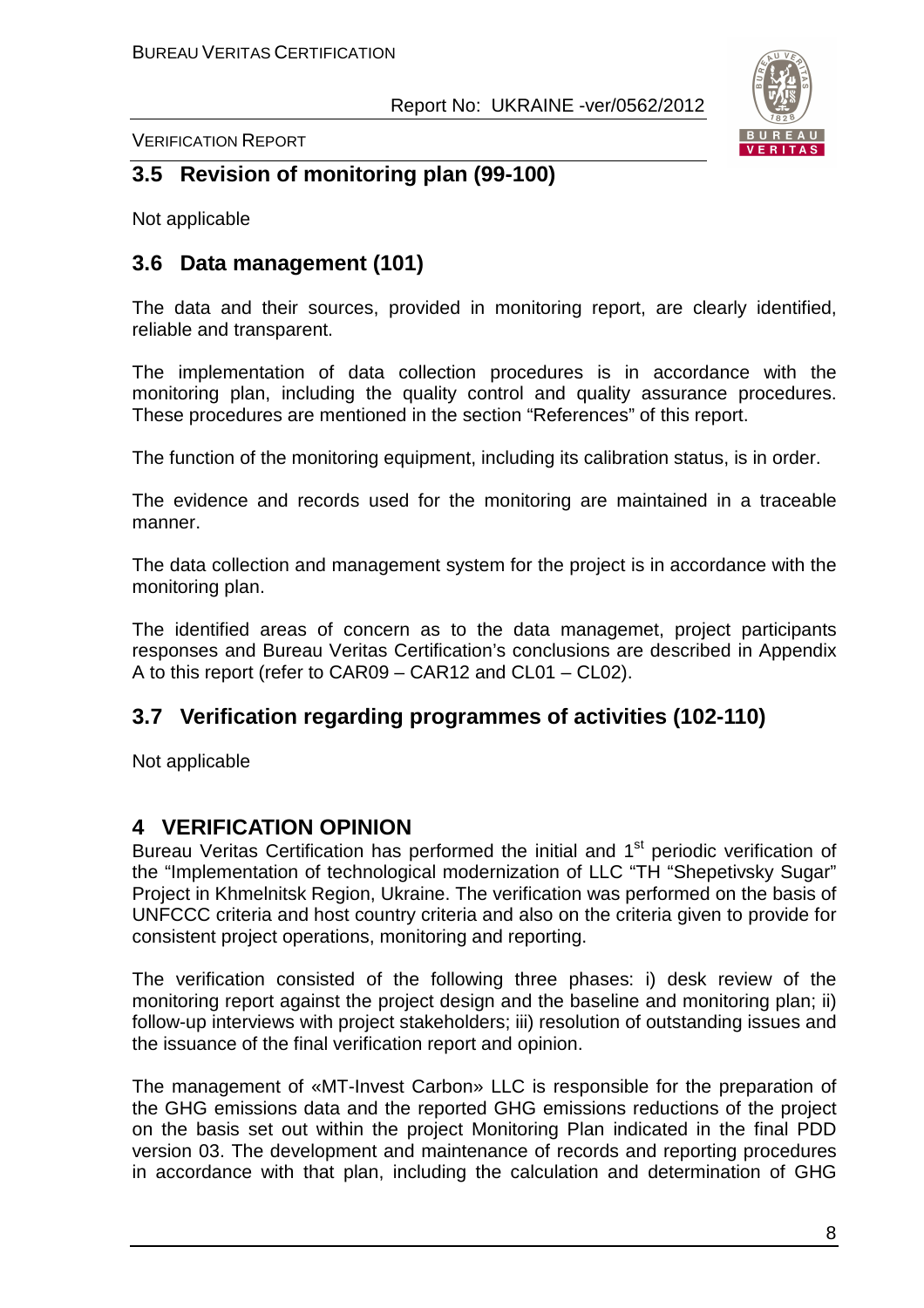

VERIFICATION REPORT

emission reductions from the project, is the responsibility of the management of the project.

Bureau Veritas Certification verified the Project Monitoring Report version 2.0 for the reporting period as indicated below. Bureau Veritas Certification confirms that the project is implemented as planned and described in approved project design documents. Installed equipment being essential for generating emission reduction runs reliably and is calibrated appropriately. The monitoring system is in place and the project is generating GHG emission reductions.

Bureau Veritas Certification can confirm that the GHG emission reduction is accurately calculated and is free of material errors, omissions, or misstatements. Our opinion relates to the project's GHG emissions and resulting GHG emissions reductions reported and related to the approved project baseline and monitoring, and its associated documents. Based on the information we have seen and evaluated, we confirm, with a reasonable level of assurance, the following statement:

Reporting period: From 01/01/2008 to 30/11/2012

| For the period from 01/01/2008 to 31/12/2008 |           |                                       |
|----------------------------------------------|-----------|---------------------------------------|
| <b>Baseline emissions</b>                    | : 259384  | tonnes of CO <sub>2</sub> equivalent. |
| Project emissions                            | 25 332    | tonnes of CO <sub>2</sub> equivalent. |
| Leakage                                      | 0         | tonnes of CO <sub>2</sub> equivalent. |
| <b>Emission Reductions</b>                   | : 234052  | tonnes of CO <sub>2</sub> equivalent. |
| For the period from 01/01/2009 to 31/12/2009 |           |                                       |
| <b>Baseline emissions</b>                    | 257 725   | tonnes of CO <sub>2</sub> equivalent. |
| Project emissions                            | 18 172    | tonnes of CO <sub>2</sub> equivalent. |
| Leakage                                      | 0         | tonnes of CO <sub>2</sub> equivalent. |
| <b>Emission Reductions</b>                   | : 239553  | tonnes of CO <sub>2</sub> equivalent. |
| For the period from 01/01/2010 to 31/12/2010 |           |                                       |
| <b>Baseline emissions</b>                    | : 299277  | tonnes of CO <sub>2</sub> equivalent. |
| Project emissions                            | 28 4 10   | tonnes of CO <sub>2</sub> equivalent. |
| Leakage                                      | 0         | tonnes of CO <sub>2</sub> equivalent. |
| <b>Emission Reductions</b>                   | 270 867   | tonnes of CO <sub>2</sub> equivalent. |
| For the period from 01/01/2011 to 31/12/2011 |           |                                       |
| <b>Baseline emissions</b>                    | : 307483  | tonnes of CO <sub>2</sub> equivalent. |
| Project emissions                            | 22 3 52   | tonnes of CO <sub>2</sub> equivalent. |
| Leakage                                      | 0         | tonnes of CO <sub>2</sub> equivalent. |
| <b>Emission Reductions</b>                   | : 285131  | tonnes of CO <sub>2</sub> equivalent. |
| For the period from 01/01/2012 to 31/12/2012 |           |                                       |
| <b>Baseline emissions</b>                    | : 333991  | tonnes of CO <sub>2</sub> equivalent. |
| Project emissions                            | 26 894    | tonnes of CO <sub>2</sub> equivalent. |
| Leakage                                      | 0         | tonnes of CO <sub>2</sub> equivalent. |
| <b>Emission Reductions</b>                   | : 307 097 | tonnes of CO <sub>2</sub> equivalent. |
|                                              |           |                                       |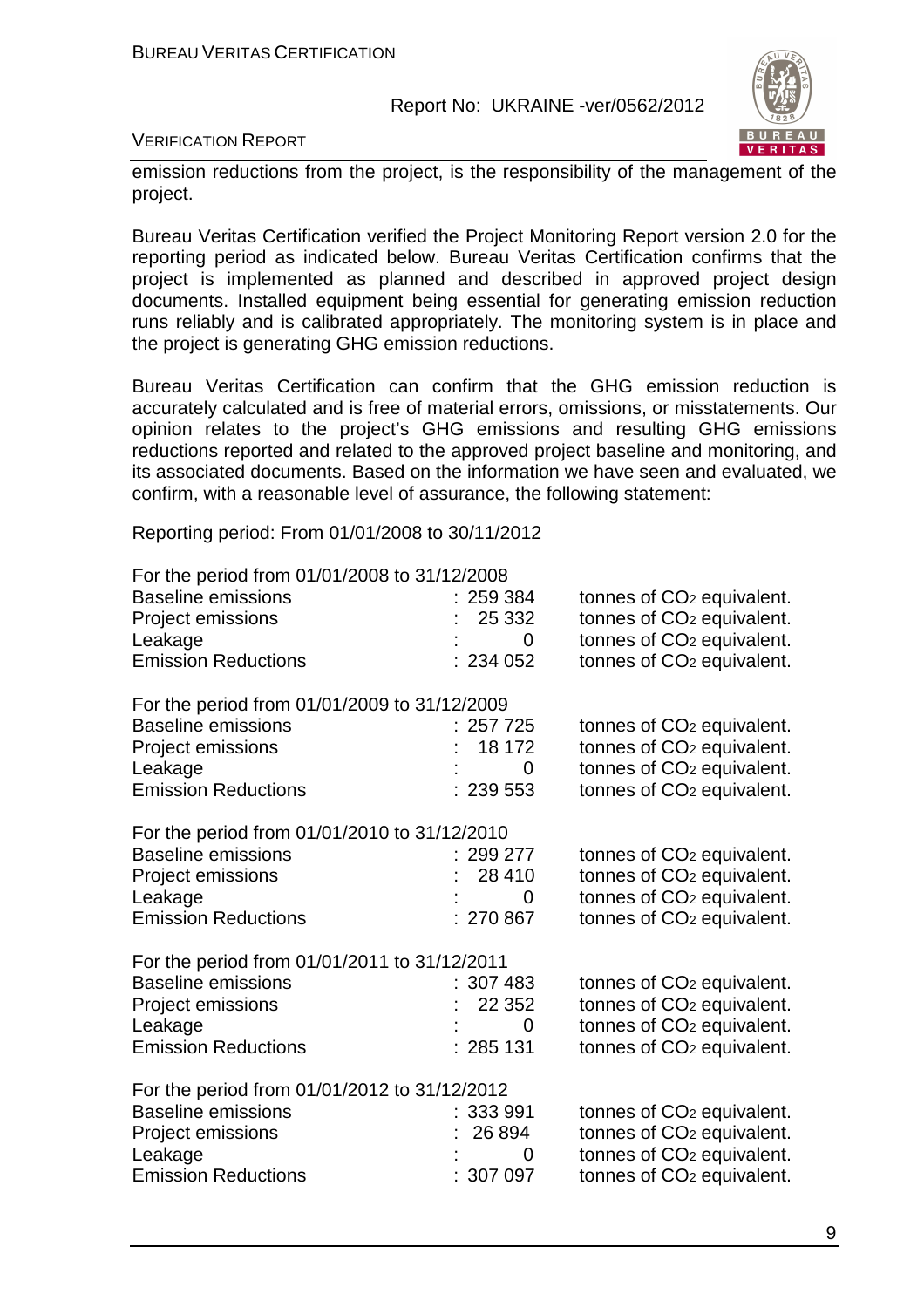

#### VERIFICATION REPORT

# Total for the monitoring period

| <b>Baseline emissions</b>  | : 1750823 | tonnes of CO <sub>2</sub> equivalent. |
|----------------------------|-----------|---------------------------------------|
| Project emissions          | : 182990  | tonnes of CO <sub>2</sub> equivalent. |
| Leakage                    |           | tonnes of CO <sub>2</sub> equivalent. |
| <b>Emission Reductions</b> | : 1336700 | tonnes of CO <sub>2</sub> equivalent. |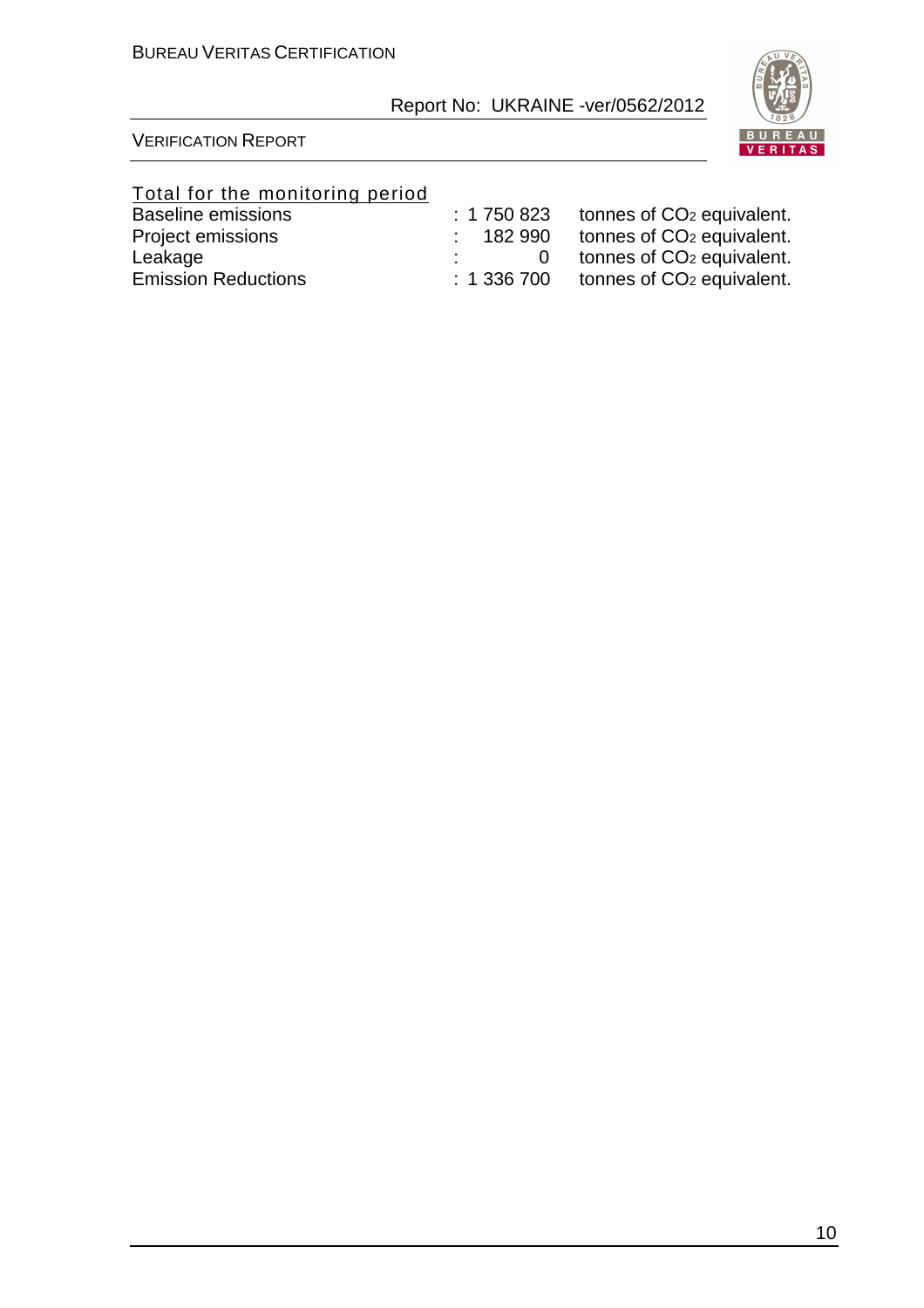

VERIFICATION REPORT

# **5 REFERENCES**

#### **Category 1 Documents:**

Documents provided by «MT-Invest Carbon» LLC that relate directly to the GHG components of the project.

- /1/ Project Design Document "Implementation of technological modernization of LLC "TH "Shepetivsky Sugar" version 03 dated 29/10/2012
- /2/ Monitoring report for JI project "Implementation of technological modernization of LLC "TH "Shepetivsky Sugar" Monitoring period 01/01/2008 - 30/11/2012 version 1.0 dated 29/11/2012
- /3/ Monitoring report for JI project "Implementation of technological modernization of LLC "TH "Shepetivsky Sugar" Monitoring period 01/01/2008 - 30/11/2012 version 2.0 dated 06/12/2012
- /4/ ERUs calculation excel file « 20121130\_Shepetovka\_MR001.xls»
- /5/ Letter of Approval #3664/23/7 dated 28/11/2012 issued by State Environmental Investment Agency of Ukraine
- /6/ Letter of Approval from NL Agency of Economic Affairs, Agriculture and Innovations No. 2012JI56 dated 28/11/2012

#### **Category 2 Documents:**

Background documents related to the design and/or methodologies employed in the design or other reference documents.

- /1/ Certificate on implementation of quality management system as per ISO 9001:2008, DSTU ISO 9001:2009 standards, issued by the Global Certific LLC Quality Management System Entity
- /2/ Certificate # 01.118.713, valid till 02/11/2013 on implementation of quality management system as per EN ISO 9001:2008 standard, issued by the Quality Management System Entity № 3053
- /3/ Attestation certificate # 07-2010 dated 29/07/2010, valid till 26/07/2014, on Shepetivka Tsukor Trade House LLC, issued by Kharchopromavtomatyka Plus Scientific, Research and Design Institute LLC
- /4/ Logbook Ж-8.2.4-04 on processed beet pulp accounting
- /5/ Passport on power meter type ET2A5E7ULTR, fabrication # 42294 (last calibration date–20/10/2010)
- /6/ Passport on power meter type ET2A5E7ULTR, fabrication # 37863 (last calibration date–27/01/2009)
- /7/ Passport on power meter type ET2A5E7ULTR, fabrication # 42295 (last calibration date–29/10/2010)
- /8/ Statement dated 18/02/2009 on replacement of power meter type САЗУ-И670, fabrication # 616123 by power meter type ET2A5E7ULTR, fabrication # 37863
- /9/ Statement dated 18/02/2009 on replacement of power meter type СР4У-И672М, fabrication # 711969 by power meter type ET2A5E7ULTR,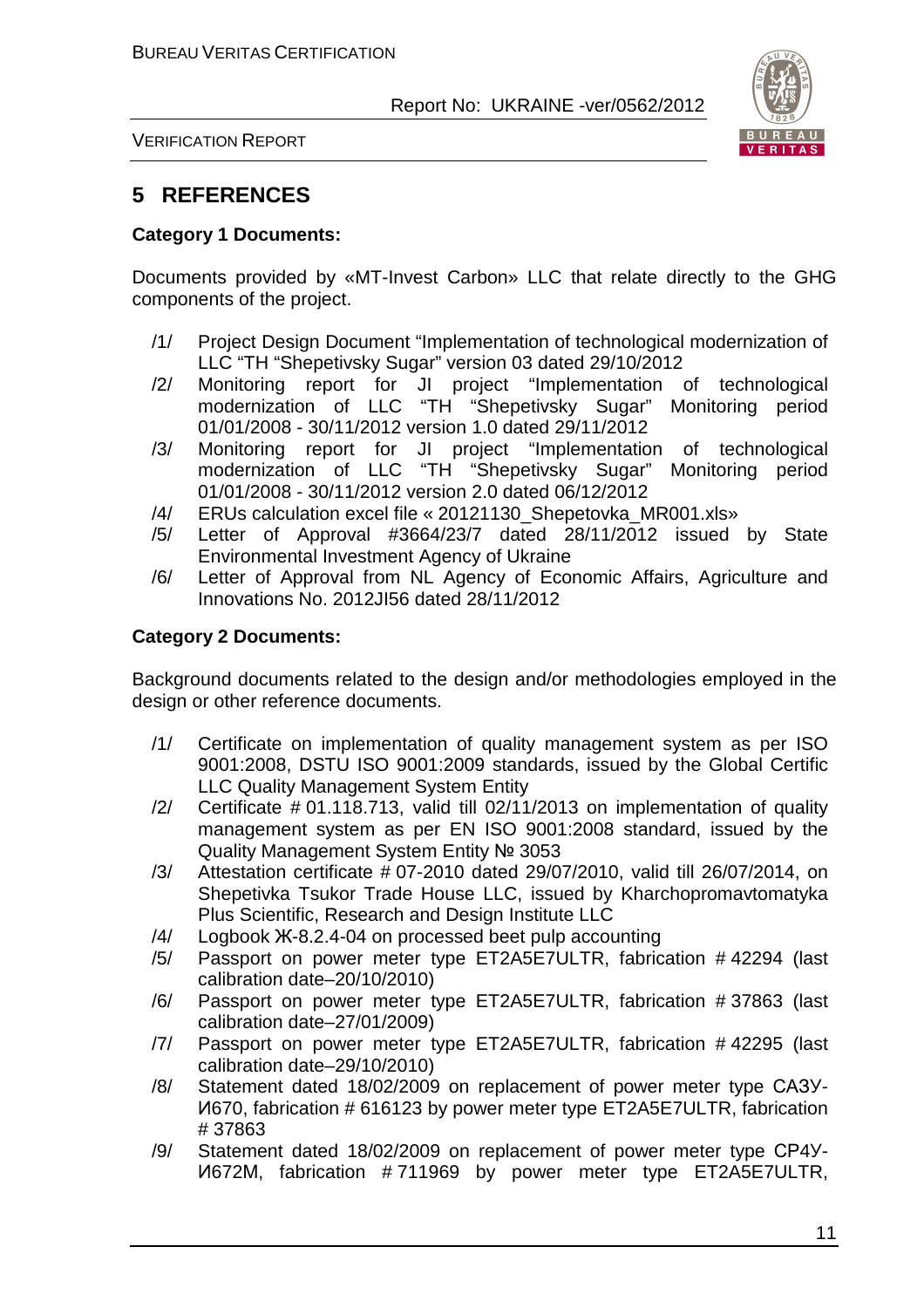

VERIFICATION REPORT

fabrication # 37863

- /10/ Statement # 30 dated 05/10/2011 on seal preservation, oil circuit breaker ТП # 476, line # 06 10 kV
- /11/ Statement dated 18/02/2009 on replacement, check, power energy acceptance of power meters type САЗУ-И670, fabrication # 616123, type СР4У-И672М, fabrication # 711969 by power meter type ET2A5E7ULTR, fabrication # 37863
- /12/ Statement dated 25/11/2010 on replacement, check, power energy acceptance of power meter type ET3A5E7GLMT, fabrication # 8807 by power meter type ET2A5E7ULTR, fabrication # 42294, power meter type ET3A5E7GLMT, fabrication # 11796 by power meter type ET2A5E7ULTR, fabrication # 42295
- /13/ Statement dated 12/12/2008 on installation of active power meter type САЗУ-Н670Д, fabrication # 616123 (calibrated in 2008), reactive power meter type CP4Y-H673M, fabrication # 711969 (calibrated in 2007)
- /14/ Statement dated 15/06/2005 on replacement of power meters type СРЗУ-И670М, fabrication # 904899, type СРЗУИТР-09, fabrication # 020339 by power meter type Елвін, fabrication # 8807
- /15/ Statement # 30 dated 05/10/2011 on back-up self-supporting power station # ТП-476, line # 06 10 kV
- /16/ Passport on temperature transducer ПВТ-01-1-тип 1-100-6, fabrication # 9162 (last calibration date–06/07/2011)
- /17/ Passport on gas volume meter Універсал-01, fabrication # 7459 (last calibration date–24/07/2008)
- /18/ Passport on standard orifice, fabrication # 223896 (last calibration date– 08/07/2011)
- /19/ Passport on pressure sensor type Мида ДА-13П-01Ех, fabrication # 04209100 (last calibration date–07/07/2010)
- /20/ Passport on pressure difference sensor type CD2A, fabrication # 2239183 (last calibration date–22/08/2011)
- /21/ Passport on pressure difference sensor type CD1A, fabrication # 2239182 (last calibration date–22/08/2011)
- /22/ Accounting protocol dated 25/08/2011 on pressure sensor # 224989
- /23/ Passport on orifice, fabrication # 223896 (last calibration date–25/08/2004)
- /24/ Accounting protocol dated 14/07/1998 on pressure sensor # 223895
- /25/ Accounting protocol dated 13/07/1998 on pressure sensor # 223896
- /26/ Passport on resistance temperature device type ТСП 1187 100П, fabrication # 37 (last calibration date–11/08/2011)
- /27/ Passport on resistance temperature device type ТСП 1187 100П, fabrication # 1278 (last calibration date–11/08/2011)
- /28/ Passport on manometer type Сапфир 22 ДД, fabrication # 981453 (last calibration date–11/08/2011)
- /29/ Passport on manometer type Сапфир 22 ДД, fabrication # 981447 (last calibration date–11/08/2011)
- /30/ Passport on resistance temperature device type ТСП 1187 50П, fabrication # w/n (last calibration date–11/08/2011)
- /31/ Passport on resistance temperature device type ТСП 1187 50П, fabrication # w/n (last calibration date–11/08/2011)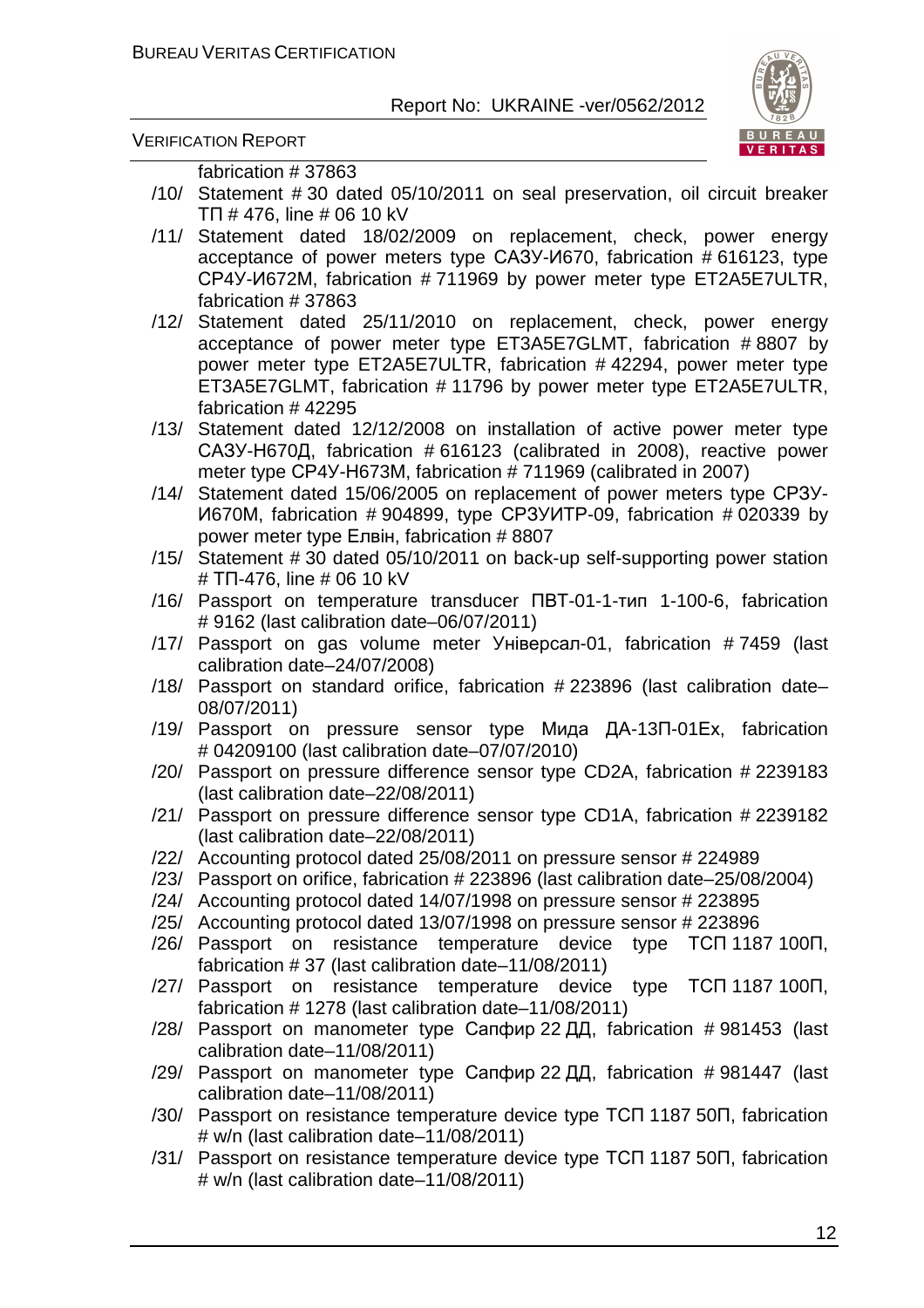

- /32/ Passport on manometer type Сапфир 22 ДИ, fabrication # 961462 (last calibration date–11/08/2011) /33/ Passport on manometer type Сапфир 22 ДИ, fabrication # 981468 (last
- calibration date–11/08/2011) /34/ Passport on manometer type Сапфир 22 ДД, fabrication # 981449 (last calibration date–11/08/2011)
- /35/ Passport on manometer type Сапфир 22 ДД, fabrication # 981457 (last calibration date–11/08/2011)
- /36/ Passport on pressure sensor type Сапфир 22 ДИ 2160, fabrication # 837435 (last calibration date–25/08/2010)
- /37/ Passport on pressure sensor type Сапфир 22 ДИ 2160, fabrication # 837440 (last calibration date–25/08/2010)
- /38/ Passport on pressure sensor type Сапфир 22 ДИ 2160, fabrication # 837415 (last calibration date–25/08/2010)
- /39/ Passport on pressure sensor type Сапфир 22 ДИ 2160, fabrication # 837430 (last calibration date–25/08/2010)
- /40/ Passport on pressure sensor type Сапфир 22 ДИ 2160, fabrication # 911132 (last calibration date–25/08/2010)
- /41/ Passport on pressure sensor type Метран-100-ДИ 1111, fabrication # 815428 (last calibration date–25/08/2010)
- /42/ Passport on pressure transmitter type ТСП-1288, fabrication # 289 (last calibration date–25/08/2010)
- /43/ Passport on pressure transmitter type ТСП-1288, fabrication # 288 (last calibration date–25/08/2010)
- /44/ Passport on pressure transmitter type Сапфір-22 ДДВн 2440, fabrication # 948540 (last calibration date–25/08/2010)
- /45/ Passport on pressure transmitter type Сапфір-22 ДД 2440, fabrication # 911543 (last calibration date–25/08/2010)
- /46/ Passport on pressure transmitter type Сапфір-22 ДД 2440, fabrication # 911548 (last calibration date–25/08/2010)
- /47/ Passport on pressure transmitter type Сапфір-22 ДД 2420, fabrication # 948441 (last calibration date–25/08/2010)
- /48/ Passport on pressure transmitter type Сапфір-22 ДД 2420, fabrication # 948449 (last calibration date–25/08/2010)
- /49/ Information note on production for 2011, Shepetivka Tsukor Trade House LLC
- /50/ Information note on production for 2010, Shepetivka Tsukor Trade House PJSC
- /51/ Information note on production for 2009, Shepetivka Tsukor Trade House OJSC
- /52/ Information note on production for 2008
- /53/ Information note on production for 2007
- /54/ Information note on production for 2006
- /55/ Information note on production for 2005
- /56/ Form # 24-power engineering. Power balance, power equipment structure and report on power station (power generating unit) operation for 2006
- /57/ Form # 24-power engineering. Power balance, power equipment structure and report on power station (power generating unit) operation for 2007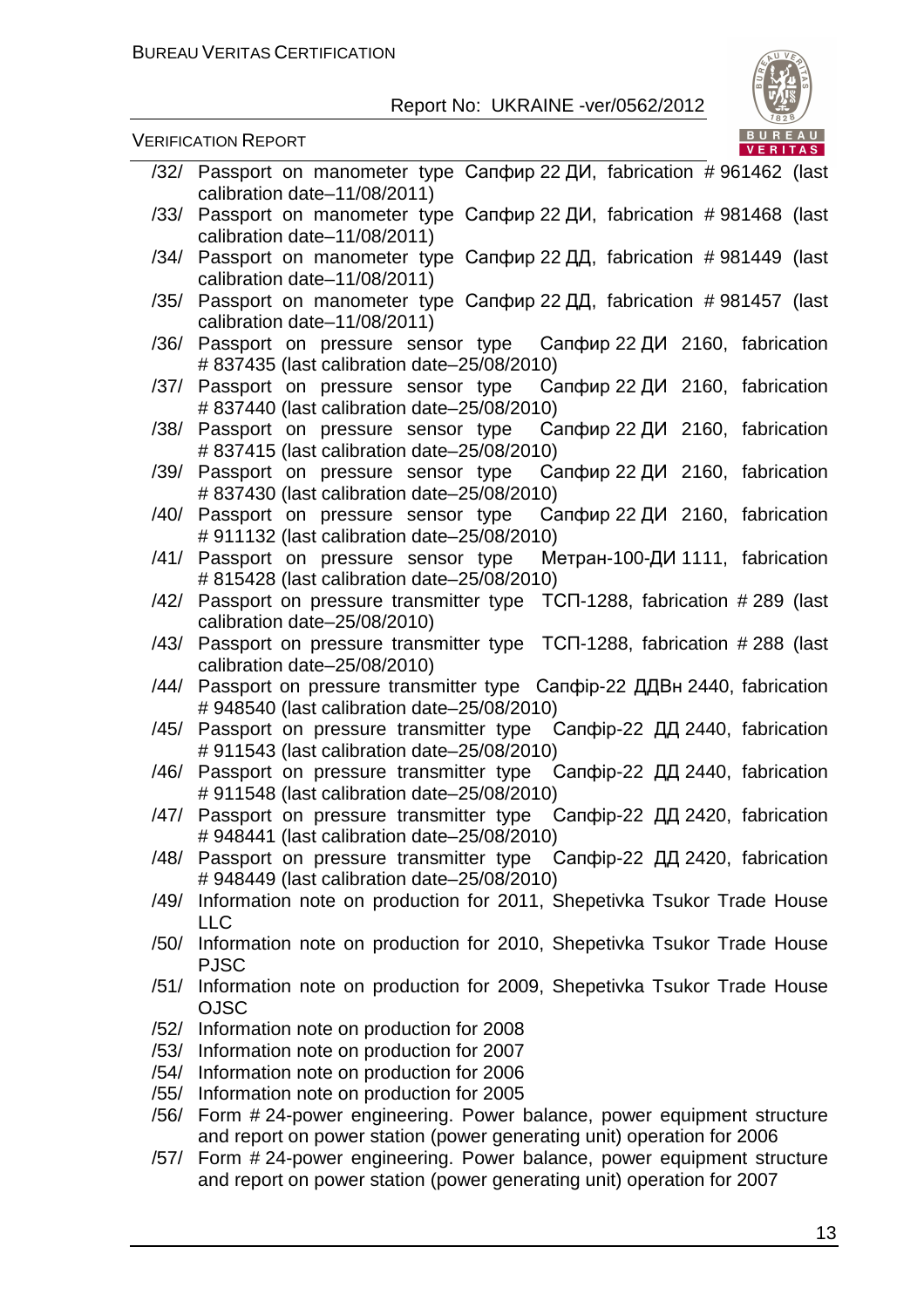



- /58/ Form # 24-power engineering. Power balance, power equipment structure and report on power station (power generating unit) operation for 2008
- /59/ Form # 24-power engineering. Power balance, power equipment structure and report on power station (power generating unit) operation for 2009
- /60/ Form # 24-power engineering. Power balance, power equipment structure and report on power station (power generating unit) operation for 2009
- /61/ Form # 24-power engineering. Power balance, power equipment structure and report on power station (power generating unit) operation for 2010
- /62/ Form # 24-power engineering. Power balance, power equipment structure and report on power station (power generating unit) operation for 2011
- /63/ Form # 11- МТП. Report on fuel, heat and electricity consumption for 2007
- /64/ Form # 11- МТП. Report on fuel, heat and electricity consumption for 2011
- /65/ Form # 11- МТП. Report on fuel, heat and electricity consumption for 2010
- /66/ Form # 11- МТП. Report on fuel, heat and electricity consumption for 2009
- /67/ Form # 11- МТП. Report on fuel, heat and electricity consumption for 2008
- /68/ Form # 11- МТП. Report on fuel, heat and electricity consumption for 2006
- /69/ Form # 11- МТП. Report on fuel, heat and electricity consumption for 2005
- /70/ Order # 147 dated 27/06/2003 on appointment of working team responsible for enterprise technical rehabilitation and production organic wastes utilization improvement
- /71/ Inventory voucher # 115 dated 14/04/2005 (plate-type filter)
- /72/ Formal request # 120 dated 15/04/2005 (МВЖ-70 filter)
- /73/ Goods delivery note # РН-0000611 dated 30/03/2005 (МВЖ-70 plate-type filter)
- /74/ Formal request dated 28/04/2005 (ЭЦВ-8 deep well pump)
- /75/ Inventory voucher # 176 dated 28/04/2005 (ЕЦВ 6-6,3-125 pump)
- /76/ Invoice # 33 dated 28/04/2005 (ЕЦВ 6-6,3-125 pump, fabrication # 357)
- /77/ Acceptance-transmitting statement # 1/1 dated 28/04/2005 on ЕЦВ 6 pump
- /78/ Acceptance-transmitting statement # 119 dated 29/12/2006 (press-filter КФ-1000)
- /79/ Inventory voucher # 1262 dated 08/10/2007 (frequency transmitter)
- /80/ Goods delivery note # 10 dated 28/09/2007 (frequency transmitter 160/200 kW)
- /81/ Invoice-proforma # 10 dated 20/09/2007 (frequency transmitter 160/200 kW)
- /82/ Acceptance-transmitting statement # 61 dated 31/12/2007 (deep extraction press Babbini P-18)
- /83/ Acceptance-transmitting statement # 62 dated 31/12/2007 (deep extraction press Babbini P-18)
- /84/ Inventory voucher # 1319 dated 12/11/2007 (transporter)
- /85/ Goods delivery note # РН-0000001 dated 12/11/2007 (transporter)
- /86/ Invoice-proforma # СФ-0000001 dated 09/11/2007 (transporter)
- /87/ Statement № 1 on acceptance of contractor's work for May 2007
- /88/ Statement dated 26/06/2007 on acceptance of contractor's work for June 2007
- /89/ Inventory voucher # 111 dated 22/03/2007 (filters for syrup)
- /90/ Invoice # 29 dated 28/02/2007 (filters for syrup)
- /91/ Goods delivery note # 196 dated 26/12/2006 (filters for syrup)
- /92/ Order # 90/2 dated 19/05/2011 on appointment of inventory commission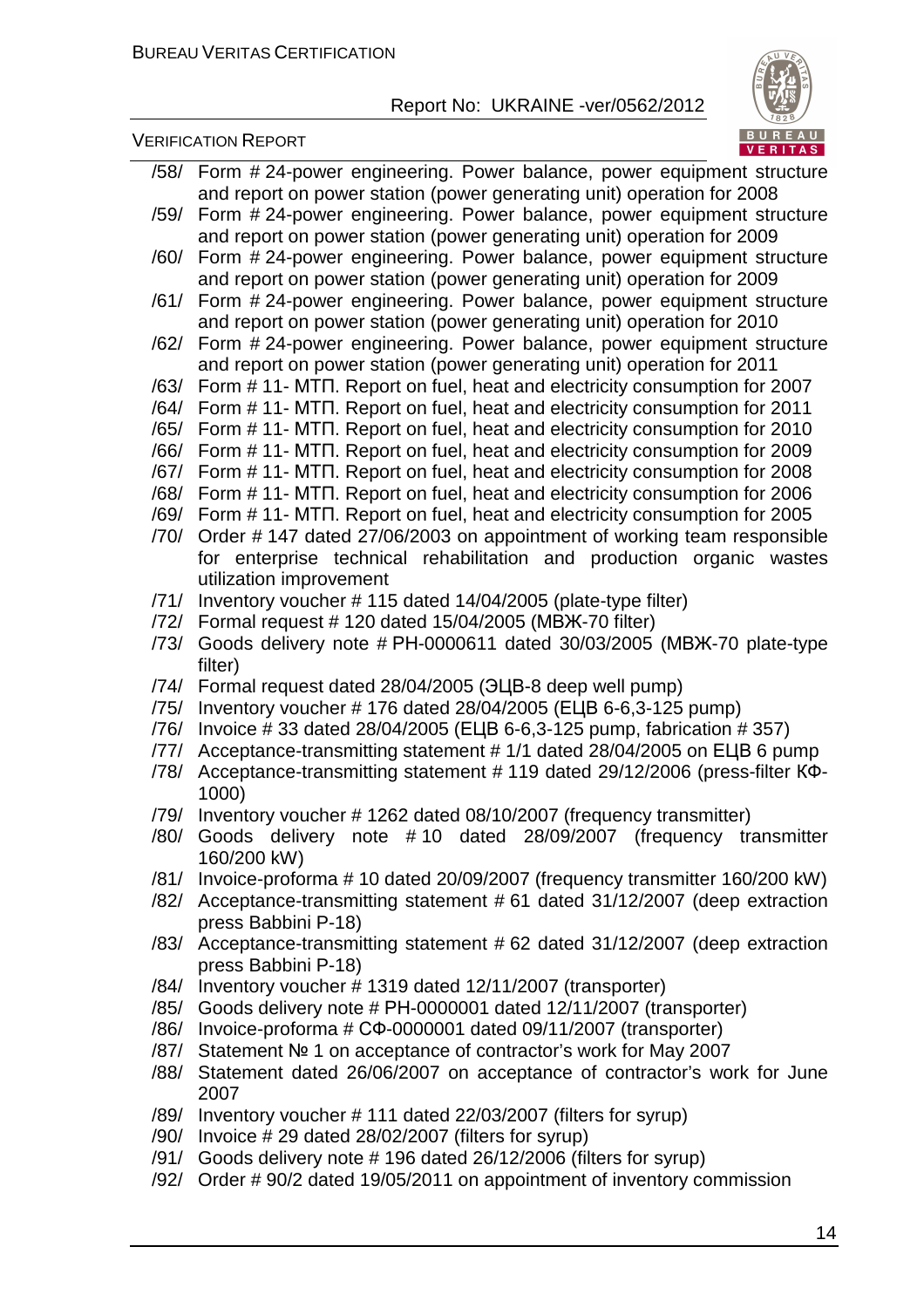

- /93/ Formal request # 515/2 dated 20/05/2011 (СВН 80/32 pump)
- /94/ Acceptance-transmitting statement # 62 dated 25/05/2011 (СВН 80/32 pump)
- /95/ Inventory voucher # 292 dated 11/05/2011 (СВН 80/32 pump, СВН 125/32 pump)
- /96/ Invoice # 5 dated 11/05/2011 (СВН 80/32 pump, СВН 125/32 pump)
- /97/ Order # 98 dated 30/06/2011 on appointment of inventory commission
- /98/ Formal request # 445 dated 30/06/2011 (СВН 80/32 pump)
- /99/ Acceptance-transmitting statement 30/06/2011 (СВН 80/32 pump)
- /100/ Invoice # 167/2 dated 19/11/2009 on commissioning of main production equipment
- /101/ Formal request # 91 dated 03/11/2009 (return water drum control valve)
- /102/ Acceptance-transmitting statement 19/11/2009 (return water drum control valve 200/630)
- /103/ Inventory voucher # 975 dated 30/10/2009 (return water drum control valve 200/630)
- /104/ Goods delivery note # РН-00030.1 dated 30/10/2009 (return water drum control valve 200/630)
- /105/ Statement # 2 dated 05/10/2009 on executed works
- /106/ Inventory voucher # 1562 dated 04/12/2008 (frequency transmitter 55 kW, 0,07/150А network metering valve, TRONIC cable)
- /107/ Statement dated 26/03/2009 on executed works
- /108/ Statement # 1 on executed works in March 2009
- /109/ Inventory voucher # 371 dated 22/06/2009 (ШВВП 3\*2,5, transformer Т-0,66-2 1500/5)
- /110/ Invoice # 05/09 dated 22/06/2009 (ШВВП 3\*2,5, transformer Т-0,66- 2 1500/5)
- /111/ Statement # 1 on executed works in September 2009
- /112/ Statement # 2 on executed works in November 2009
- /113/ Statement # 1 on executed project works in August 2010
- /114/ Statement # 3 on executed works in June 2010
- /115/ Inquiry dated 15/10/2010 on executed construction works cost for October 2010
- /116/ Statement # 1 dated 15/10/2010 on executed construction works in October 2010
- /117/ Inquiry dated 04/10/2010 on executed construction works cost for November 2010
- /118/ Acceptance statement dated 04/10/2010 on executed construction works in November 2010
- /119/ Statement # 3 on executed commissioning works in November 2010
- /120/ Inquiry dated 03/12/2010 on executed construction works cost for December 2010
- /121/ Order # 82 dated 22/06/2009 on commissioning of main production equipment
- /122/ Acceptance-transmitting statement # 332/370 dated 22/06/2009 (reactive energy compensation unit УК 05-0,4-250 УЗ "Деліс")
- /123/ Formal request # 332 dated 22/06/2009 (reactive energy compensation unit УК 05-0,4-250 УЗ "Деліс")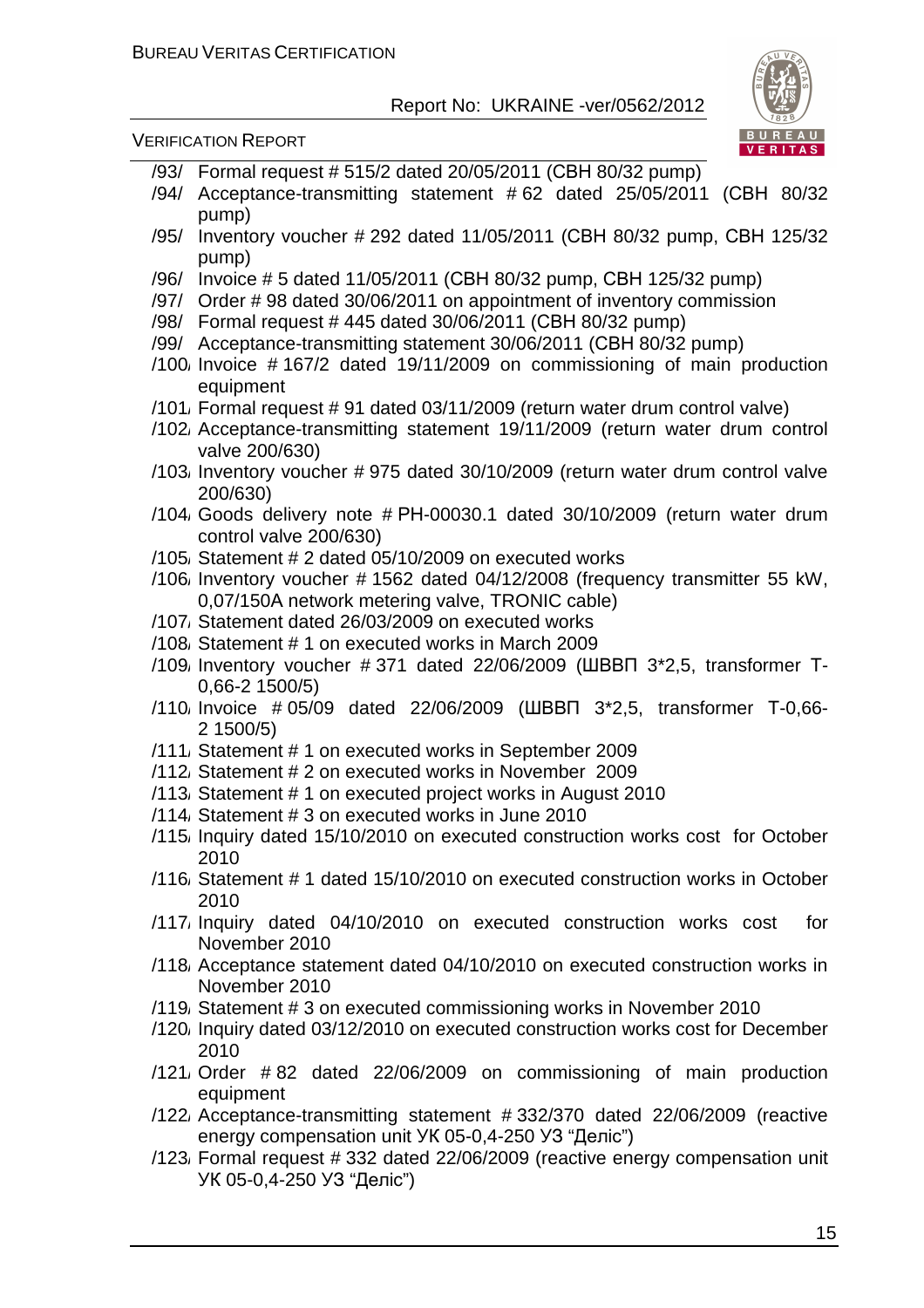

- /124/ Inventory voucher # 370 dated 22/06/2009 (reactive energy compensation unit УК 05-0,4-250 УЗ "Деліс")
- /125/ Invoice # 04/09 dated 22/06/2009 (reactive energy compensation unit УК 05-0,4-250 УЗ "Деліс")
- /126/ Inventory voucher # 1051 dated 08/08/2008 (gas burner МДГГ-1000п for boiler ТС-25)
- /127/ Goods delivery note # Л-803 dated 08/08/2008 (gas burner МДГГ-1000п for boiler ТС-25)
- $/128$ , Formal request # 480 dated 08/08/2008 (gas burner МДГГ-1000п for boiler ТС-25)
- /129/ Acceptance-transmitting statement # 480 dated 08/08/2008 (gas burner МДГГ-1000п for boiler ТС-25)
- /130/ Order # 115 dated 08/08/2008 on commissioning of main production equipment
- /131/ Inventory voucher # 522 dated 02/06/2010 (СКО 200/45 pumps, СКО 150/45 pumps)
- /132/ Goods delivery note # 155 dated 02/06/2010 (СКО 200/45 pumps, СКО 150/45 pumps)
- /133/ Order # 268/2 dated 16/07/2010 on commissioning of main production equipment
- /134/ Acceptance-transmitting statement # 302 dated 16/07/2010 (СКО 200/45 pumps)
- /135/ Acceptance-transmitting statement # 301 dated 16/07/2010 (СКО 150/45 pumps)
- /136/ Formal request # 302 dated 16/07/2010 (СКО 200/45 pumps)
- /137/ Formal request # 301 dated 16/07/2010 (СКО 150/45 pumps)
- /138/ Inventory voucher # 877 dated 16/07/2010 (ПРУД Ду 100, ПРУД Ду 150, ПРУД Ду 200 valves)
- /139/ Invoice # 24 dated 16/07/2010 (ПРУД Ду 100, ПРУД Ду 150, ПРУД Ду 200 valves)
- /140/ Inventory voucher # 1038 dated 11/08/2010 (ПРУД Ду 100, ПРУД Ду 150, ПРУД Ду 200 valves)
- /141/ Goods delivery note # СФ-0000044 dated 11/08/2010 (ПРУД Ду 100, ПРУД Ду 150, ПРУД Ду 200 valves)
- /142/ Inventory voucher # 1036 dated 10/08/2010 (control panel with controller and drive remote control)
- /143/ Inventory voucher # 1037 dated 10/08/2010 (MAG-3100 flow meter with MAG 5000 DN-50 transmitter )
- /144/ Goods delivery note # СФ-0000043 dated 10/08/2010 (MAG-3100 flow meter with MAG 5000 DN-50 transmitter)
- /145/ Acceptance statement # 1 dated 07/09/2010 on commissioning
- /146/ Acceptance statement # 1 dated 11/05/2010 on executed construction works in May 2010
- /147/ Acceptance statement # 2 dated 28/05/2010 on executed construction works in May 2010
- /148/ Acceptance statement # 3 dated 29/06/2010 on executed construction works in June 2010
- /149/ Order # 250/1 dated 16/06/2010 on commissioning of main production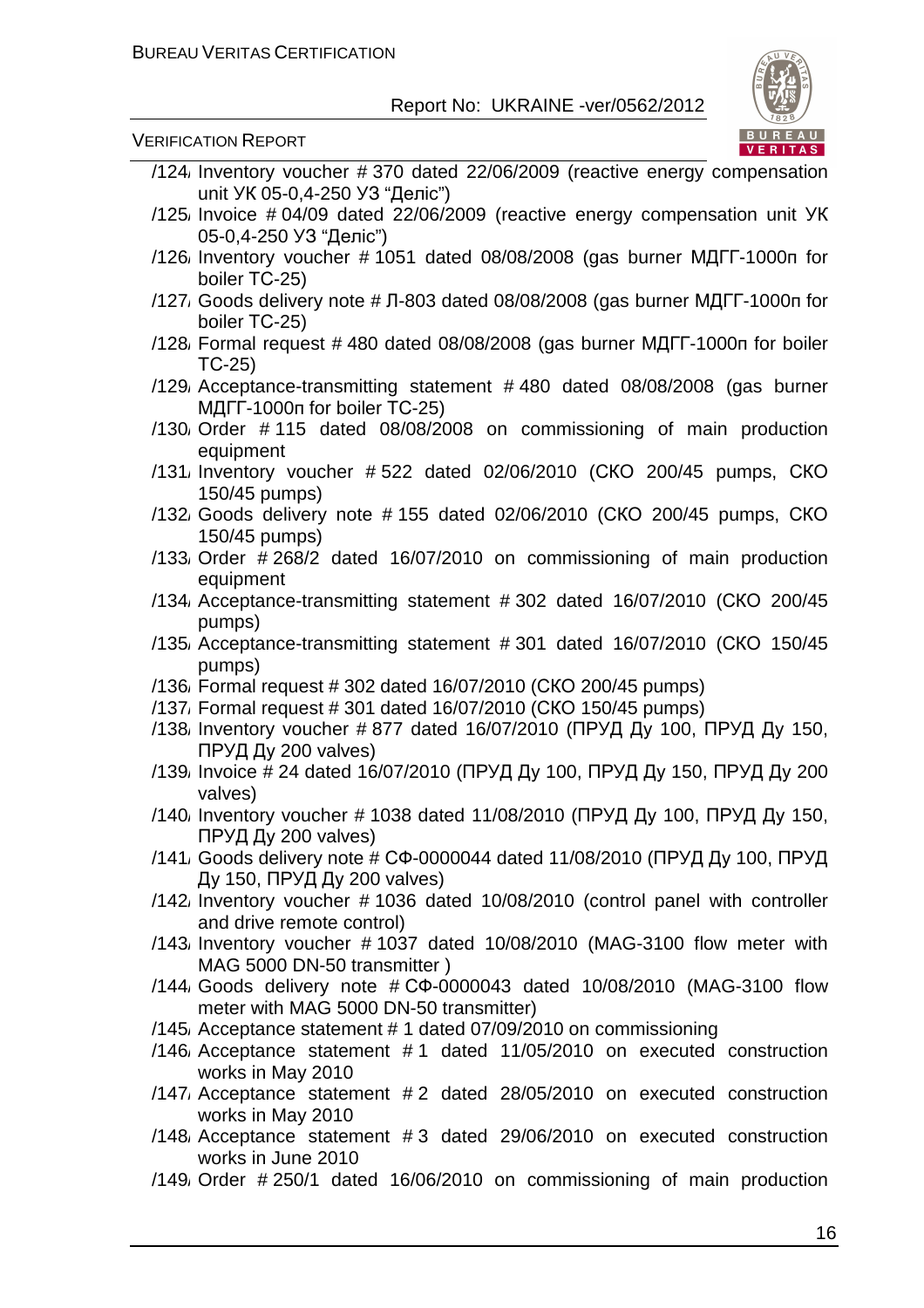

VERIFICATION REPORT

#### equipment

- /150/ Acceptance-transmitting statement # 1-06 dated 16/06/2010 (МВЖ filters)
- /151/ Formal request # 1-06 dated 16/06/2010 (МВЖ filters)
- /152/ Inventory voucher # 266 dated 29/03/2010 (МВЖ-70 plate-type filter)
- /153/ Goods delivery note # РН-515 dated 29/03/2010 (МВЖ-70 plate-type filter)
- /154/ Order # 98 dated 30/06/2011 on commissioning of main production equipment
- /155/ Formal request # 445 dated 30/06/2011 (СВН 80/32 pump)
- /156/ Acceptance-transmitting statement # Ш0000000031 dated 30/06/2011 (СВН 80/32 pump)
- /157/ Order # 90/2 dated 19/05/2011 on commissioning of main production equipment
- /158/ Formal request # 515/2 dated 10/05/2011 (СВН 80/32 pump)
- /159/ Acceptance-transmitting statement # Ш0000000023 dated 23/05/2011 (СВН 80/32 pump)
- /160/ Order # 268/2 dated 16/07/2010 on commissioning of main production equipment
- /161/ Acceptance-transmitting statement # 303 dated 16.07.2010 (СВН 50/32 pumps)
- /162/ Inventory voucher # 466 dated 28/05/2010 (СВН 50/32 pump)
- /163/ Goods delivery note # МГ-32 dated 20/04/2010 (СВН 50/32 pump)
- /164/ Inventory voucher # 983 dated 28/07/2010 (МДГГ-1000М gas burner)
- /165/ Goods delivery note # 26 dated 28/07/2010 (МДГГ-1000М gas burner)
- /166/ Acceptance-transmitting statement # 1 dated 27.08.2010
- /167/ Acceptance-transmitting statement # 2 dated 27.08.2010
- /168/ Acceptance-transmitting statement dated 16.12.2010 on executed works
- /169/ Acceptance-transmitting statement # 2023/1-2 dated 30.12.2010
- /170/ Order # 22 dated 24/02/2011 on commissioning of main production equipment
- /171/ Formal request # 35 dated 24/02/2011 (sugar purifying centrifuge, # 1300)
- /172/ Acceptance-transmitting statement # 1/2 dated 24.02.2011 (pulp press, # 073366)
- /173/ Form МД-3. Customs office declaration on sugar purifying drum spare details
- /174/ Invoice # 23854 dated 11/05/2011 on spare details
- /175/ Goods delivery note # PH-0000022 dated 05/07/2011
- /176/ Inventory voucher # 811 dated 05/07/2011
- /177/ Inventory voucher # 810 dated 05/07/2011
- /178/ Goods delivery note # PH-0000044 dated 22/09/2011
- /179/ Inventory voucher # 1145 dated 22/09/2011
- /180/ Acceptance-transmitting statement # 3 dated 01.09.2011
- /181/ Acceptance-transmitting statement # 2 dated 19.08.2011
- /182/ Inventory voucher # 1458 dated 16/09/2010 (sugar purifying centrifuge, # 1300)
- /183/ Form МД-2. Customs office declaration on sugar purifying centrifuge
- /184/ Invoice # 090310-LD-1 dated 09/03/2010 on System of 4 used BW1300 BUCKAU-WOLF Automatic Batch Type Sugar Centrifuges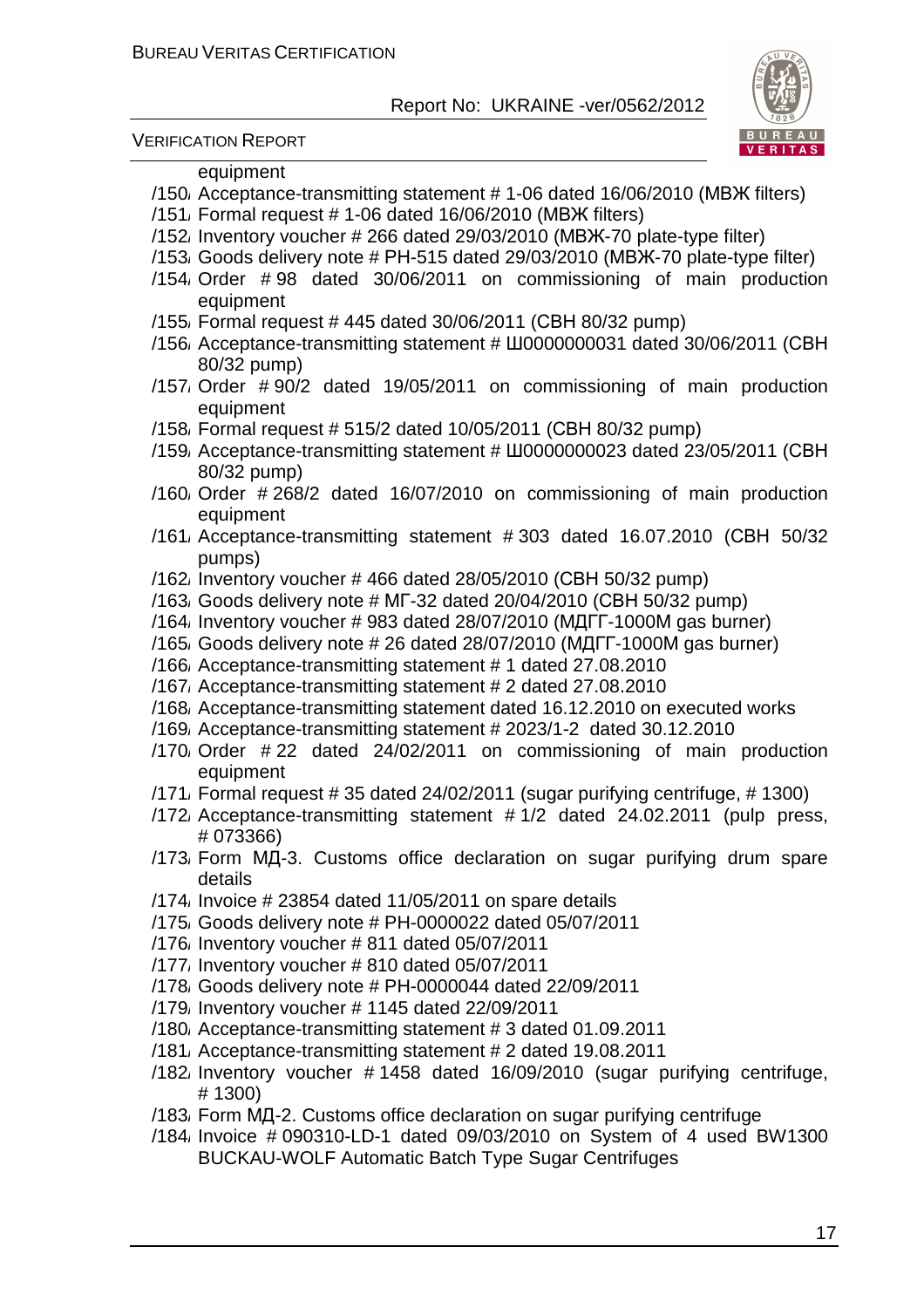

VERIFICATION REPORT

#### **Persons interviewed:**

List persons interviewed during the verification or persons that contributed with other information that are not included in the documents listed above.

- /1/ Yevhen Bilym Director
- $/2$ / Oleksandr Andrushchak Chief engineer<br> $/3$ / Tetiana Yakobchuk Chief technician
- Tetiana Yakobchuk Chief technician
- /4/ Iryna Fedorova Deputy chief technician
- /5/ Yurii Hudzik Deputy director on health and safety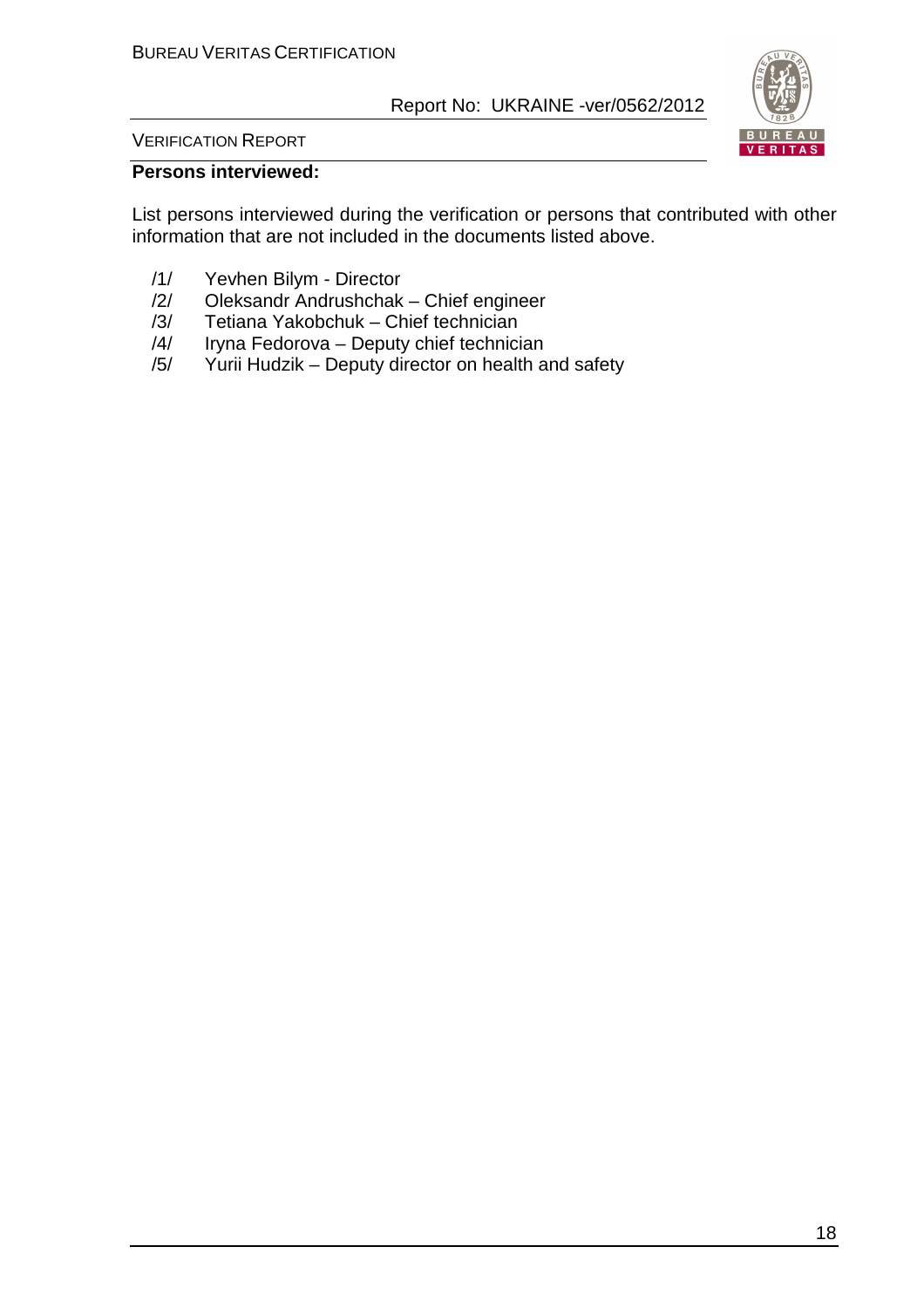

#### VERIFICATION REPORT

#### **Appendix A: VERIFICATION Protocol**

#### **Check list for verification, according to the JOINT IMPLEMENTATION DETERMINATION AND VERIFICATION MANUAL (Version 01)**

| <b>DVM</b>                    | <b>Check Item</b>                                                                                                                                                                                                                                                              | <b>Initial finding</b>                                                                                                                                                                                                                                                                                                                                                    | <b>Draft</b>                                                | <b>Final</b>      |
|-------------------------------|--------------------------------------------------------------------------------------------------------------------------------------------------------------------------------------------------------------------------------------------------------------------------------|---------------------------------------------------------------------------------------------------------------------------------------------------------------------------------------------------------------------------------------------------------------------------------------------------------------------------------------------------------------------------|-------------------------------------------------------------|-------------------|
| Paragraph                     |                                                                                                                                                                                                                                                                                |                                                                                                                                                                                                                                                                                                                                                                           | <b>Conclusion</b>                                           | <b>Conclusion</b> |
|                               | <b>Project approvals by Parties involved</b>                                                                                                                                                                                                                                   |                                                                                                                                                                                                                                                                                                                                                                           |                                                             |                   |
| 90                            | Has the DFPs of at least one Party involved,<br>other than the host Party, issued a written<br>project approval when submitting the first<br>verification report to the secretariat for<br>publication in accordance with paragraph 38 of<br>the JI guidelines, at the latest? | <b>Corrective Action Request (CAR) 01</b><br>Please provide the Letters of approval of the project.<br><b>Corrective Action Request (CAR) 02</b><br>Please in the monitoring report provide detailed information<br>about LoAs of JI project issued by the Parties involved.<br><b>Corrective Action Request (CAR) 03</b><br>Please specify ITL of the project in the MR. | CAR <sub>01</sub><br>CAR <sub>02</sub><br>CAR <sub>03</sub> | OK                |
| 91                            | Are all the written project approvals by Parties<br>involved unconditional?                                                                                                                                                                                                    | See CAR 01 above                                                                                                                                                                                                                                                                                                                                                          | <b>OK</b>                                                   | <b>OK</b>         |
| <b>Project implementation</b> |                                                                                                                                                                                                                                                                                |                                                                                                                                                                                                                                                                                                                                                                           |                                                             |                   |
| 92                            | project been implemented<br>Has the<br>in.<br>accordance with the PDD regarding which the<br>determination has been deemed final and is so<br>listed on the UNFCCC JI website?                                                                                                 | Project is implemented in accordance with the PDD,<br>determination of which is deemed to be final<br><b>Corrective Action Request (CAR) 04</b><br>Please indicate in the monitoring report the scope of<br>considered JI project.                                                                                                                                        | CAR04                                                       | <b>OK</b>         |
| 93                            | What is the status of operation of the project<br>during the monitoring period?                                                                                                                                                                                                | <b>Corrective Action Request (CAR) 05</b><br>Please correct the length of the monitoring period                                                                                                                                                                                                                                                                           | CAR05                                                       | <b>OK</b>         |
|                               | <b>Compliance with monitoring plan</b>                                                                                                                                                                                                                                         |                                                                                                                                                                                                                                                                                                                                                                           |                                                             |                   |
| 94                            | Did the monitoring occur in accordance with the<br>monitoring plan included in the PDD regarding<br>which the determination has been deemed final<br>and is so listed on the UNFCCC JI website?                                                                                | Yes, the monitoring occurs in accordance with the monitoring<br>plan included in the PDD.                                                                                                                                                                                                                                                                                 | OK                                                          | OK                |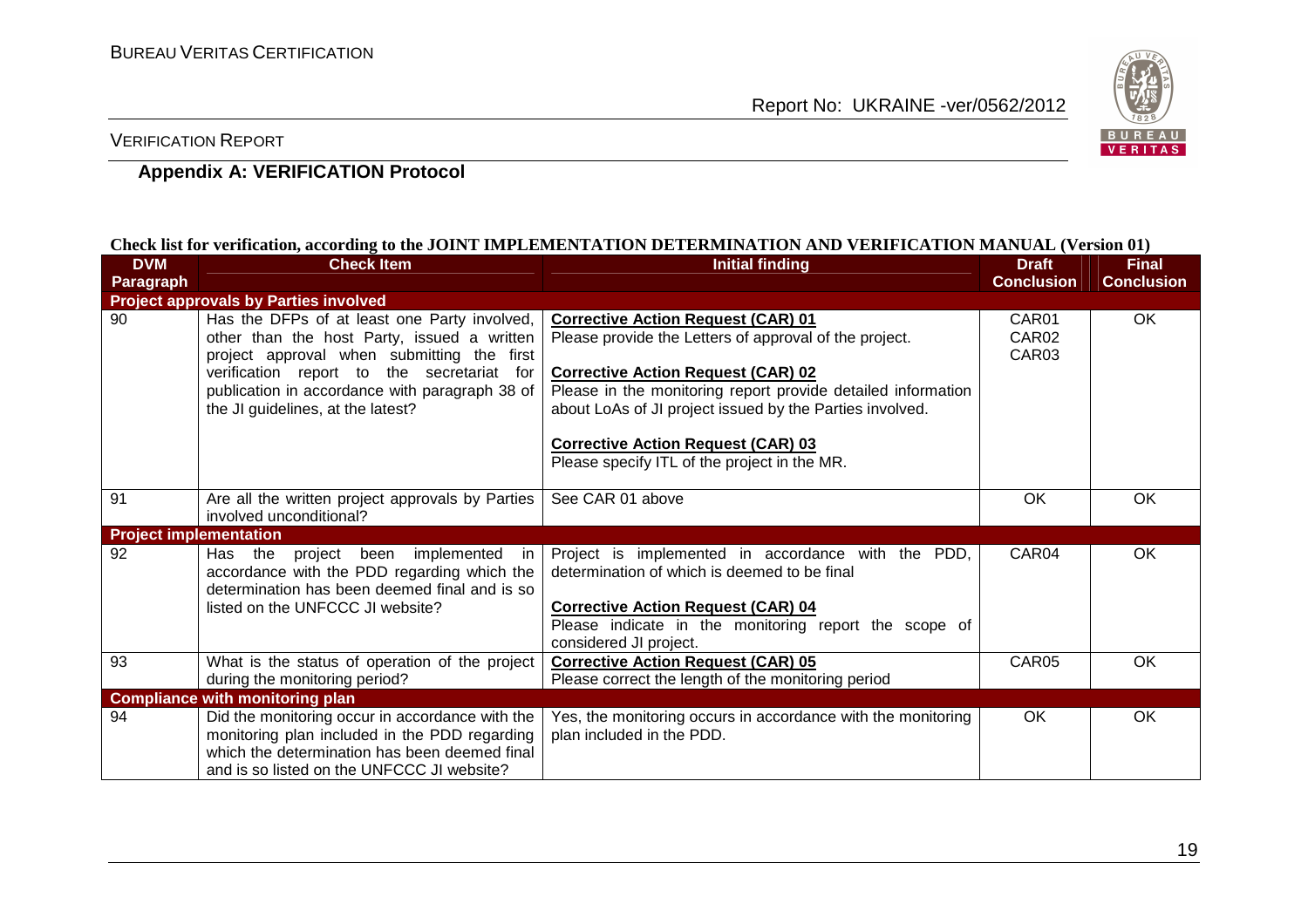

| BUREAU<br><b>VERIFICATION REPORT</b><br>VERITAS |                                                                                                                                                                                                                                                                                                                                                                      |                                                                                                                                                                                                                                                                                                  |                                   |                                   |  |
|-------------------------------------------------|----------------------------------------------------------------------------------------------------------------------------------------------------------------------------------------------------------------------------------------------------------------------------------------------------------------------------------------------------------------------|--------------------------------------------------------------------------------------------------------------------------------------------------------------------------------------------------------------------------------------------------------------------------------------------------|-----------------------------------|-----------------------------------|--|
| <b>DVM</b><br>Paragraph                         | <b>Check Item</b>                                                                                                                                                                                                                                                                                                                                                    | <b>Initial finding</b>                                                                                                                                                                                                                                                                           | <b>Draft</b><br><b>Conclusion</b> | <b>Final</b><br><b>Conclusion</b> |  |
| 95(a)                                           | For calculating the emission reductions or<br>enhancements of net removals, were key<br>factors, e.g. those listed in 23 (b) (i)-(vii) above,<br>influencing the baseline emissions or net<br>removals and the activity level of the project<br>and the emissions or removals as well as risks<br>associated with the project taken into account,<br>as appropriate? | Yes, all relevant key factors were taken into account, as<br>appropriate.                                                                                                                                                                                                                        | OK                                | OK                                |  |
| 95(b)                                           | Are data sources used for calculating emission<br>reductions or enhancements of net removals<br>clearly identified, reliable and transparent?                                                                                                                                                                                                                        | Data sources used for calculating emission reductions or<br>enhancements of net removals are clearly identified, reliable<br>and transparent<br><b>Corrective Action Request (CAR) 06</b><br>Internet Links #6 is not working. Please make the<br>appropriate changes.                           | CAR06                             | <b>OK</b>                         |  |
| 95(c)                                           | Are emission factors, including default emission<br>factors, if used for calculating the emission<br>reductions or enhancements of net removals.<br>selected by carefully balancing accuracy and<br>reasonableness, and appropriately justified of<br>the choice?                                                                                                    | <b>Corrective Action Request (CAR) 07</b><br>Please indicate the level of measurement error.                                                                                                                                                                                                     | CAR07                             | OK                                |  |
| 95(d)                                           | Is the calculation of emission reductions or<br>enhancements of net removals based on<br>conservative assumptions and the most<br>plausible scenarios in a transparent manner?                                                                                                                                                                                       | Yes, the calculation of emission reductions based on<br>conservative assumptions and the most plausible scenarios<br>in a transparent manner<br><b>Corrective Action Request (CAR) 08</b><br>Please correct equation used by calculate emission<br>reductions, in excel calculation spreadsheet. | <b>CAR 08</b>                     | OK                                |  |
|                                                 | Applicable to JI SSC projects only - Not applicable<br>Applicable to bundled JI SSC projects only - Not applicable                                                                                                                                                                                                                                                   |                                                                                                                                                                                                                                                                                                  |                                   |                                   |  |
|                                                 |                                                                                                                                                                                                                                                                                                                                                                      |                                                                                                                                                                                                                                                                                                  |                                   |                                   |  |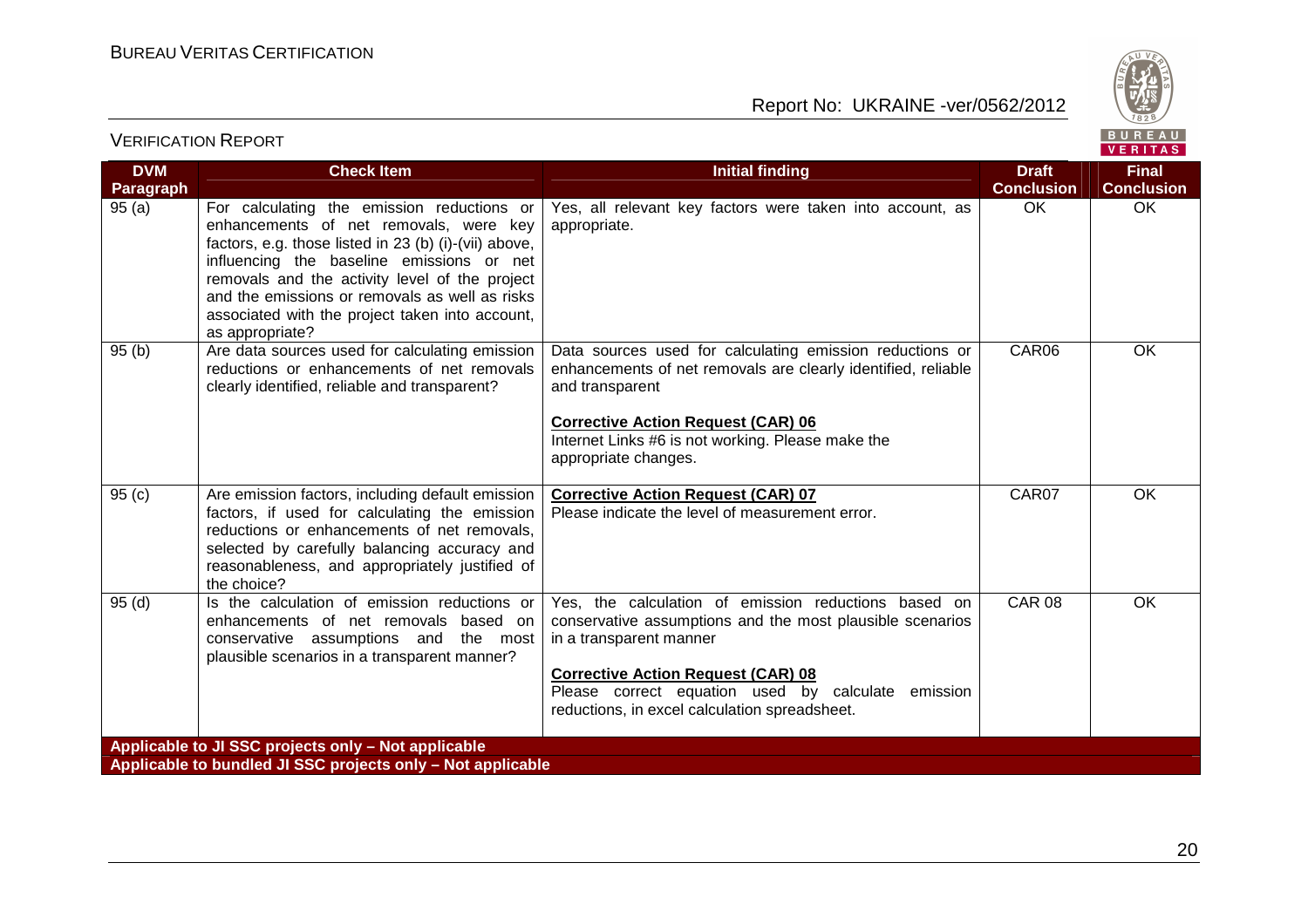

|                         | <b>VERIFICATION REPORT</b>                                                                                                                                           |                                                                                                                                                                                                                                                                                                                                                                                                                                                           |                                               | BUREAU<br>VERITAS                 |
|-------------------------|----------------------------------------------------------------------------------------------------------------------------------------------------------------------|-----------------------------------------------------------------------------------------------------------------------------------------------------------------------------------------------------------------------------------------------------------------------------------------------------------------------------------------------------------------------------------------------------------------------------------------------------------|-----------------------------------------------|-----------------------------------|
| <b>DVM</b><br>Paragraph | <b>Check Item</b>                                                                                                                                                    | <b>Initial finding</b>                                                                                                                                                                                                                                                                                                                                                                                                                                    | <b>Draft</b><br><b>Conclusion</b>             | <b>Final</b><br><b>Conclusion</b> |
|                         | <b>Revision of monitoring plan</b>                                                                                                                                   |                                                                                                                                                                                                                                                                                                                                                                                                                                                           |                                               |                                   |
| <b>Data management</b>  | Applicable only if monitoring plan is revised by project participant – Not applicable                                                                                |                                                                                                                                                                                                                                                                                                                                                                                                                                                           |                                               |                                   |
| 101(a)                  | Is the implementation of data collection<br>procedures in accordance with the monitoring<br>plan, including the quality control and quality<br>assurance procedures? | Yes, the implementation of data collection procedures is in<br>accordance with the monitoring plan, including the quality<br>control and quality assurance procedures.                                                                                                                                                                                                                                                                                    | OK                                            | OK                                |
| 101(b)                  | Is the function of the monitoring equipment,<br>including its calibration status, in order?                                                                          | <b>Corrective Action Request (CAR) 09</b><br>Please provide calibration interval for instruments used in the<br>monitoring process<br><b>Corrective Action Request (CAR) 10</b><br>Please provide passport and calibration certificates that<br>ensure accuracy of measuring in the monitoring period for<br>scales.<br><b>Corrective Action Request (CAR) 11</b><br>Please provide the documental evidences that training of<br>personnel was conducted. | CAR09<br>CAR10<br>CAR11                       | OK                                |
| 101 (c)                 | Are the evidence and records used for the<br>monitoring maintained in a traceable manner?                                                                            | The evidences and records used for the monitoring<br>maintained are in a traceable manner                                                                                                                                                                                                                                                                                                                                                                 | OK                                            | OK                                |
| $101$ (d)               | Is the data collection and management system<br>for the project in accordance with the<br>monitoring plan?                                                           | The data collection and management system for the project<br>is in accordance with the monitoring plan<br><b>Corrective Action Request (CAR) 12</b><br>Please provide documented evidence which confirms the<br>data storage during the period as required by UNFCCC JI<br>regulations.<br><b>Clarification Request (CL) 01</b><br>Please provide the report 2-TP "air" for monitoring period of                                                          | CAR12<br>CL <sub>01</sub><br>CL <sub>02</sub> | OK                                |

21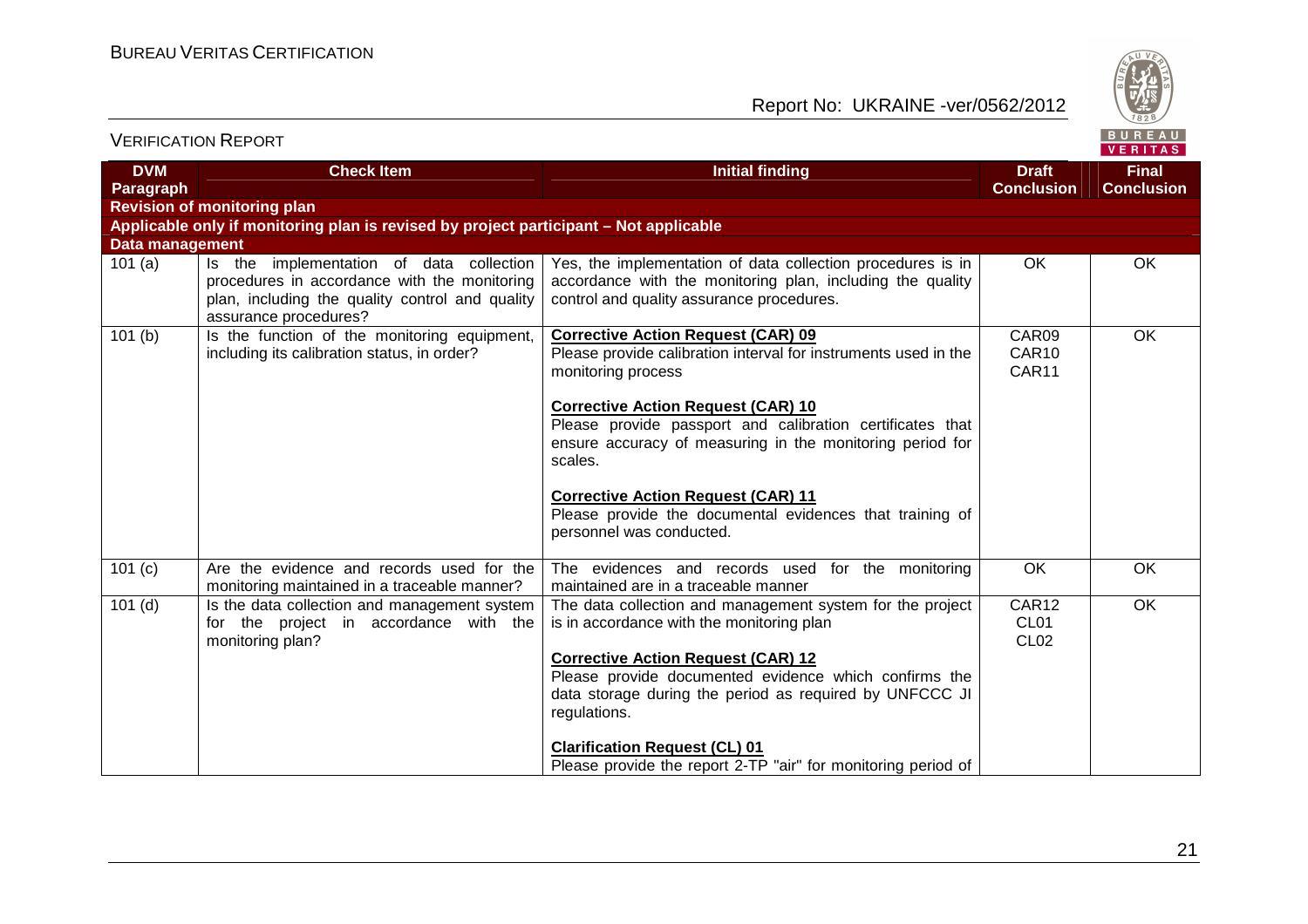

#### BUREAU<br>VERITAS VERIFICATION REPORT**DVMCheck ItemFinalInitial finding the discussion of the Draft School of the Draft School of the Draft School of the Draft School**<br>Initial finding the Draft School of The Draft School of the Draft School of The Draft School of The Draft Sch **Conclusion Conclusion Paragraph** the project. **Clarification Request (CL) XX** Please use the uniform title of Consultant. **Verification regarding programmes of activities (additional elements for assessment) – Not applicable Applicable to sample-based approach only– Not applicable**

#### **Table 2 Resolution of Corrective Action and Clarification Requests**

| Draft report clarification and corrective action<br>requests by verification team | Ref. to<br>checklist<br>question<br>in table 1 | participant<br><b>Summary</b><br>project<br>οf<br>response | Verification team conclusion          |
|-----------------------------------------------------------------------------------|------------------------------------------------|------------------------------------------------------------|---------------------------------------|
| <b>Corrective Action Request (CAR) 01</b>                                         | 90                                             |                                                            | Based on the documentation            |
| Please provide the Letters of approval of the                                     |                                                | Copies of Letters are provided to AIE.                     | received, CAR XX is closed.           |
| project.                                                                          |                                                |                                                            |                                       |
| <b>Corrective Action Request (CAR) 02</b>                                         | 90                                             | Information with LoAs number and date of                   | closed<br>Issue is<br>the<br>based on |
| Please in the monitoring report provide detailed                                  |                                                | issuance is described in the monitoring                    | amendments that were made by          |
| information about LoAs of JI project issued by the                                |                                                | report section A.5.                                        | MR developers.                        |
| Parties involved.                                                                 |                                                |                                                            |                                       |
| <b>Corrective Action Request (CAR) 03</b>                                         | 90                                             | Corresponding information was added to                     | Issue is closed                       |
| Please specify ITL of the project in the MR.                                      |                                                | the MR.                                                    |                                       |
|                                                                                   |                                                | See MR version 2.0                                         |                                       |
|                                                                                   |                                                |                                                            |                                       |
| <b>Corrective Action Request (CAR) 04</b>                                         | 92                                             | - 13<br>The<br>Scope<br>relate<br>JL<br>project.<br>to     | Scopes of<br>the<br>project<br>were   |
| Please indicate in the monitoring report the scope                                |                                                | information provided<br>according to<br>the                | indicated in the monitoring report.   |
| of considered JI project.                                                         |                                                | registered PDD.                                            | Issue is closed.                      |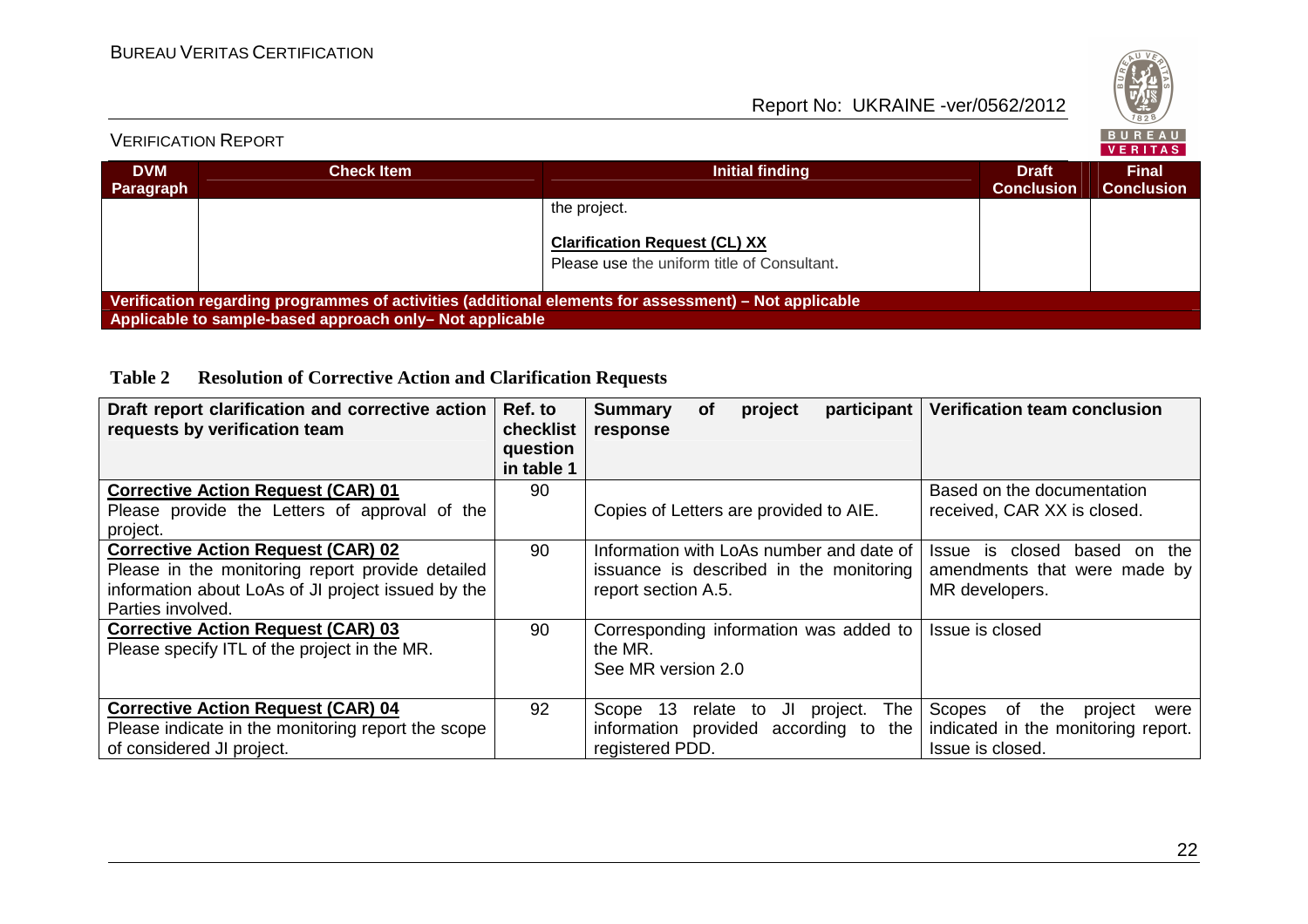

| <b>VERIFICATION REPORT</b>                                                                                                                                                     |                      |                                                                                                                                       | BUREAU<br>VERITAS                                                                                 |
|--------------------------------------------------------------------------------------------------------------------------------------------------------------------------------|----------------------|---------------------------------------------------------------------------------------------------------------------------------------|---------------------------------------------------------------------------------------------------|
| <b>Corrective Action Request (CAR) 05</b><br>Please correct the length of the monitoring period                                                                                | 93                   | Length of crediting period was corrected.<br>See MR version 2.0                                                                       | Issue is closed                                                                                   |
| <b>Corrective Action Request (CAR) 06</b><br>Internet Links 6 is not working. Please make the<br>appropriate changes.                                                          | 95(b)                | The internet-reference update.                                                                                                        | CAR 06 is closed.                                                                                 |
| <b>Corrective Action Request (CAR) 07</b><br>Please indicate the level of measurement error.                                                                                   | 95(c)                | Uncertainty level measuring equipment<br>indicated.<br>See MR version 2.0                                                             | Issue is closed                                                                                   |
| <b>Corrective Action Request (CAR) 08</b><br>Please correct equation used by calculate<br>reductions, in<br>calculation<br>emission<br>excel<br>spreadsheet.                   | 95(d)                | in<br>The<br>equation<br>corrected<br>was<br>accordance with determination PDD                                                        | The issue is closed.                                                                              |
| <b>Corrective Action Request (CAR) 09</b><br>Please provide calibration interval for instruments<br>used in the monitoring process                                             | $\overline{1}01$ (b) | Calibration interval is provided.<br>See MR version 2.0                                                                               | Issue is closed                                                                                   |
| <b>Corrective Action Request (CAR) 10</b><br>Please provide passport and calibration<br>certificates that ensure accuracy of measuring in<br>the monitoring period for scales. | 101(b)               | Passport and calibration certificates that<br>ensure accuracy of measuring in the<br>monitoring period for scales is provided<br>AIE. | Issue is closed based on the<br>analysis of documentation<br>provided.                            |
| <b>Corrective Action Request (CAR) 11</b><br>Please provide the documental evidences that<br>training of personnel was conducted.                                              | 101(b)               | The documental evidences that training of<br>personnel was conducted according to<br>schedule are provided.                           | the<br>documentation<br>Based<br>on<br>received, CAR 11 is closed.                                |
| <b>Corrective Action Request (CAR) 12</b><br>Please provide documented evidence which<br>confirms the data storage during the period as<br>required by UNFCCC JI regulations.  | $101$ (d)            | Order issued by the project participants<br>was provided to the verification team.                                                    | Issue is closed<br>because<br>the<br>internal document that required<br>data storage was provided |